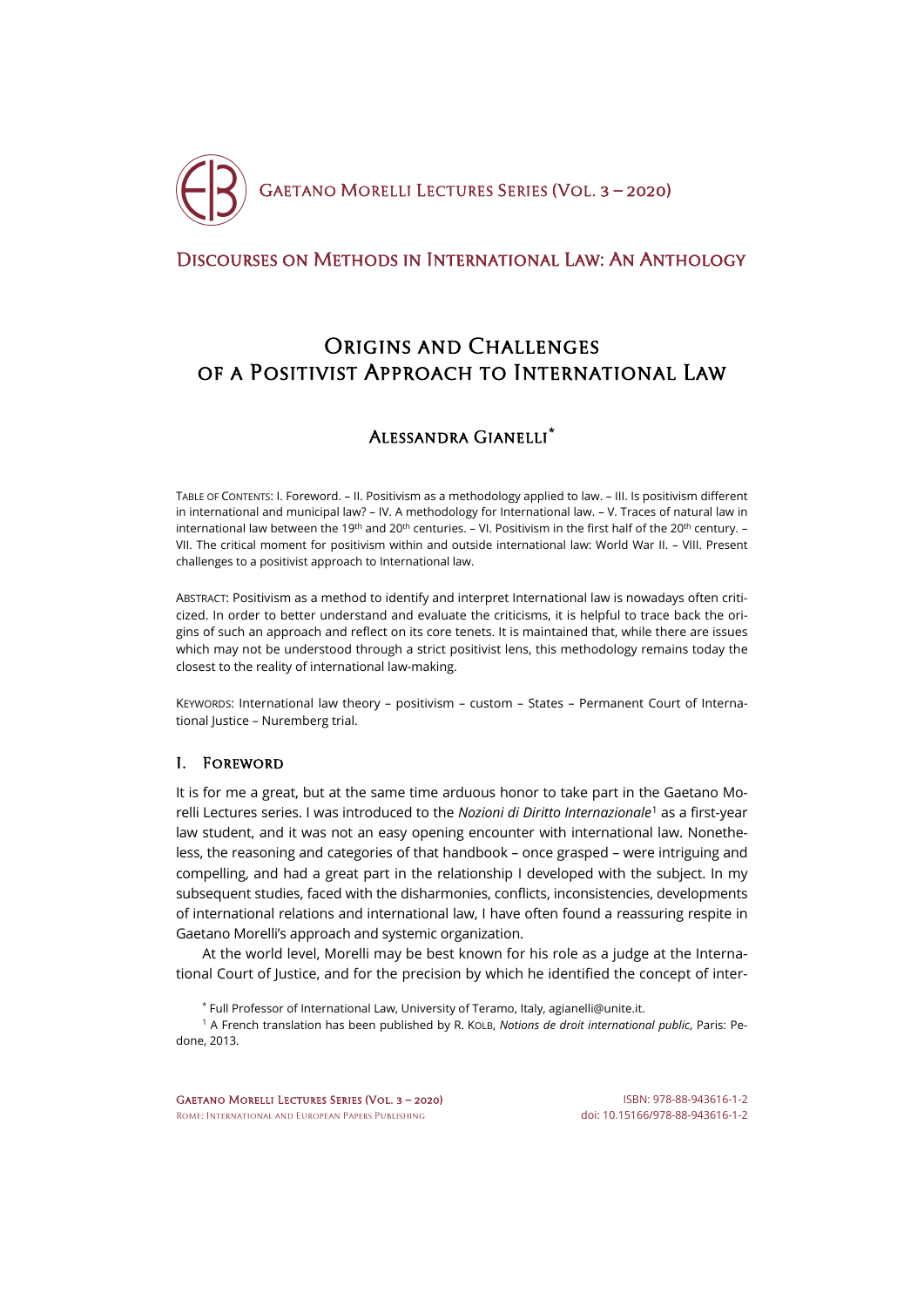national dispute, as well as the distinctions between procedural and substantive issues. There is, however, much more to his work. He is, in fact, one of the most convinced and convincing supporters of positivism, as applied to international law during the 20<sup>th</sup> century.

The present lecture, therefore, is twice as challenging for the author. My – limited – goal here is to try to understand<sup>[2](#page-1-0)</sup> to what extent positivism has been applied to international law and whether, in the  $21^{st}$  century, it may still be a viable tool in finding, studying and applying this body of law.

#### II. Positivism as a methodology applied to law

Positivism is, first of all, a philosophical approach. Developed in the mid-19<sup>th</sup> century, it aspires to be as progressive as the industrial revolution to which it is strictly associated. By emphasizing the need to look first at facts and then to link them together by identifying common patterns (laws), positivism brings a *scientific*, *objective* methodology to a highly speculative discipline. The study of cause and effect is central and induction, rather than deduction, is the fundamental process to follow. Positivists do not devote time to what they consider purely theoretical speculations about the metaphysical reasons behind those patterns; they aim to offer a *rational* picture of the world, with man at its center.[3](#page-1-1)

In the field of law, this approach intersects the radical changes brought about by the 18<sup>th</sup> century and its political revolutions. In the 19<sup>th</sup> century, law-making is no more a sovereign, absolute and discretionary entitlement of the monarch, who receives it from higher entities. Rather, the crown – where still in some control – now shares those powers with the people/parliaments, however defined. The making of law becomes a regulated process, where various actors have a distinct role: it is clearly recognizable and a matter of *objective* study. For Austin, in this context positive law is characterized by command given by a political superior (person or body); consequent duty imposed on the subjects; and sanction following the breach of duty.[4](#page-1-2)

The new approach involves a radical shift: there is no more room for natural law, which had thus far played a key role. A body of rules handed down through the centuries, *ius naturale* had a Roman law root and its content determined mostly by experts, according to whatever meaning they gave to *nature*, be it divinity, morality or reason,

<span id="page-1-0"></span><sup>2</sup> In the sense expounded by H.L.A. HART, *The Concept of Law*, Oxford: Oxford University Press, 2012, Preface.

<span id="page-1-1"></span><sup>3</sup> A. COMTE, *Discours sur l'esprit positif*, Paris: Carilian-Goeury et Dalmont, 1844. He is widely regarded as the founder of sociology. John Stuart Mill, Herbert Spencer, Roberto Ardigò are among those deemed most influenced by his theory. Philosophers like John Locke or Jeremy Bentham, and more generally Utilitarians, are to some extent considered forerunners of positivists. Others maintain that positivism has a much more ancient genealogy in Western philosophical history.

<span id="page-1-2"></span><sup>4</sup> J. AUSTIN, *Lectures on Jurisprudence or the Philosophy of Positive Law*, London: Murray, 1832, hereinafter quoted in the 5<sup>th</sup> edition, revised and edited by R. CAMPBELL, London: Murray, 1885.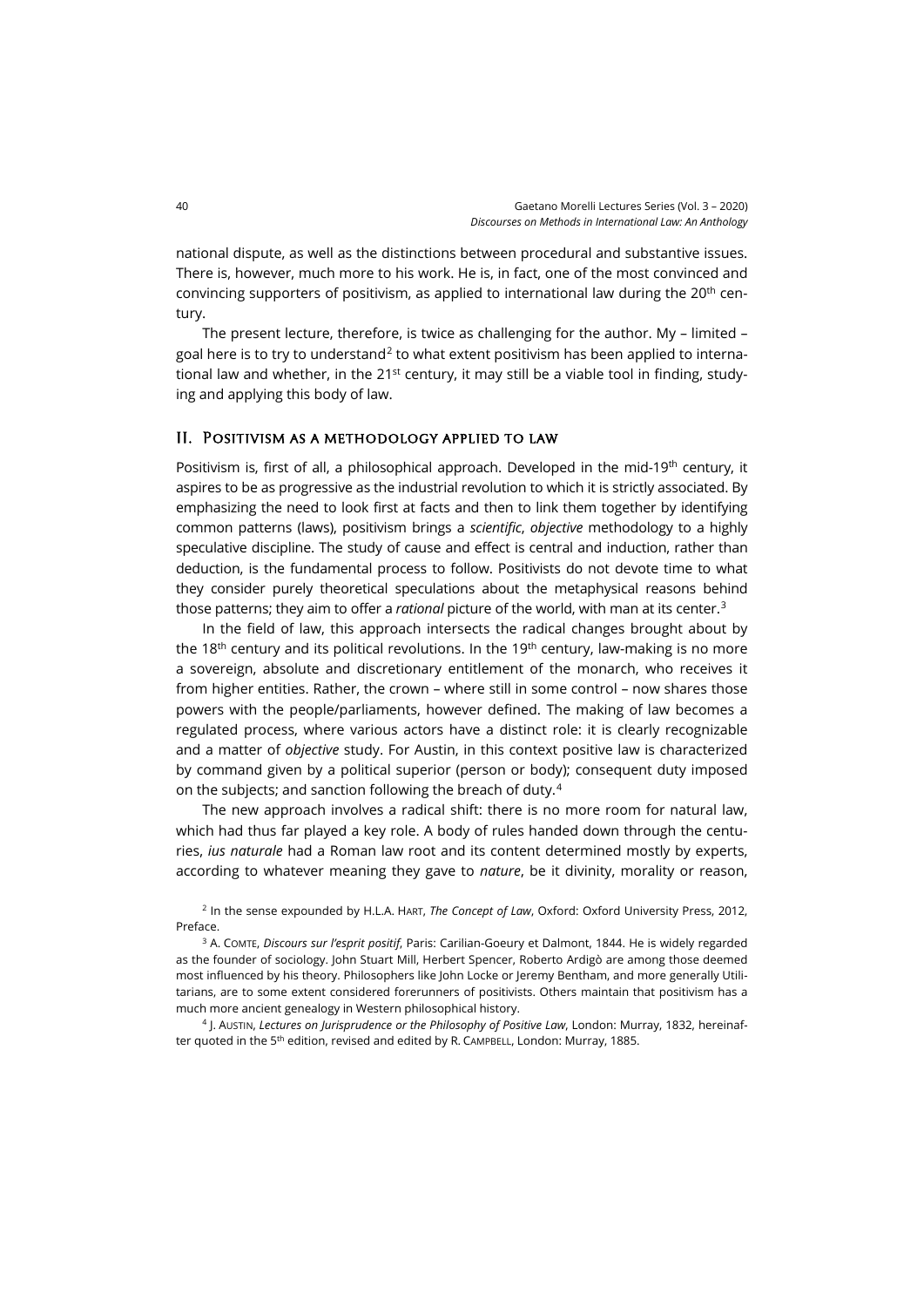and identified through a deductive process. While recourse to natural law may have provided a limitation to the absolute discretion of monarchs in past ages, positivists point out the arbitrariness of this approach to make/find the applicable law, as well as its uncertainty. This is true not only for the continental tradition, which is by now based on codes and parliamentary laws, but also for common law countries.[5](#page-2-0)

It is worth recalling here a few features of positivism as a method of identifying law, which were generally acknowledged between the  $19<sup>th</sup>$  and  $20<sup>th</sup>$  centuries. The following are broad statements, which do not pay their due to the complexity of an articulated debate among positivists themselves.<sup>[6](#page-2-1)</sup> As the subject of this lecture is not a study of positivism across the board, but its application to international law, it is here necessary but also sufficient to bring to the reader's attention a few points.

The expression positivism may have different roots; in the legal discourse, *positum* is mostly understood as created by man. *Ius positum* is thus juxtaposed to natural law, which is instead thought to be immanent. In this sense, the notion of positive law is not a novelty of the 19<sup>th</sup> century; it may be traced back at least to the Middle Ages.<sup>[7](#page-2-2)</sup>

What is new, is that by this time the State has the monopoly of *ius ponere*, of making law. Positivism then equates with State law; and because the political regimes, at this time and in the regions of the world where positivism blooms, tend towards a liberal democracy pattern, the people, through parliaments, have the power to make the law. The will of the legislators is supreme. There is theoretically no more room for a law, which is not made by the people for the people. Positivism then has the very first goal to delegitimize any discretionary rule-making outside the established, constitutional procedures, such as also leaving to a few, unelected experts the task of declaring what the applicable norm is, often – it is maintained – by way of hazy arguments. Like natural

<span id="page-2-0"></span><sup>5</sup> J. AUSTIN, *Lectures*, cit., p. 251, seems to air a certain diffidence towards "that measureless system of judge-made rules of law, or rules of law made in the judicial manner, which has been established covertly by those subordinate [to the king] tribunals as directly exercising their judicial functions". However, he traces these rules back to the legislative power by noting that "when customs are turned into legal rules by decisions of subject judges, the legal rules which emerge from the customs are *tacit* commands of the sovereign legislature […] The state […] permits its minister to enforce them" (*ibid.*, p. 102; emphasis in the original). H.L.A. HART, *Positivism and the Separation of Law and Morals*, in *Harvard Law Review*, 1957-58, p. 593 *et seq.*, reprinted in H.L.A. HART, *Essays in Jurisprudence and Philosophy*, Oxford: Clarendon Press, 1983, also available at Oxford Scholarship Online, states that "after it was propounded to the world by Austin [positivism] dominated English jurisprudence" (p. 55), as well as US jurisprudence. See, for example, O.W. HOLMES, *The Path of the Law*, originally published in *Harvard Law Review*, 1897, p. 457 *et seq.*, reprinted in *Boston University Law Review*, 1998, p. 78 *et seq.*

<span id="page-2-2"></span><span id="page-2-1"></span><sup>6</sup> A thorough introduction to legal positivism is provided by the collected essays of N. BOBBIO, *Giusnaturalismo e positivismo giuridico*, Roma, Bari: Laterza, 2011.

<sup>7</sup> R. AGO, *Positive Law and International Law*, in *American Journal of International Law*, 1957, p. 691 *et seq.*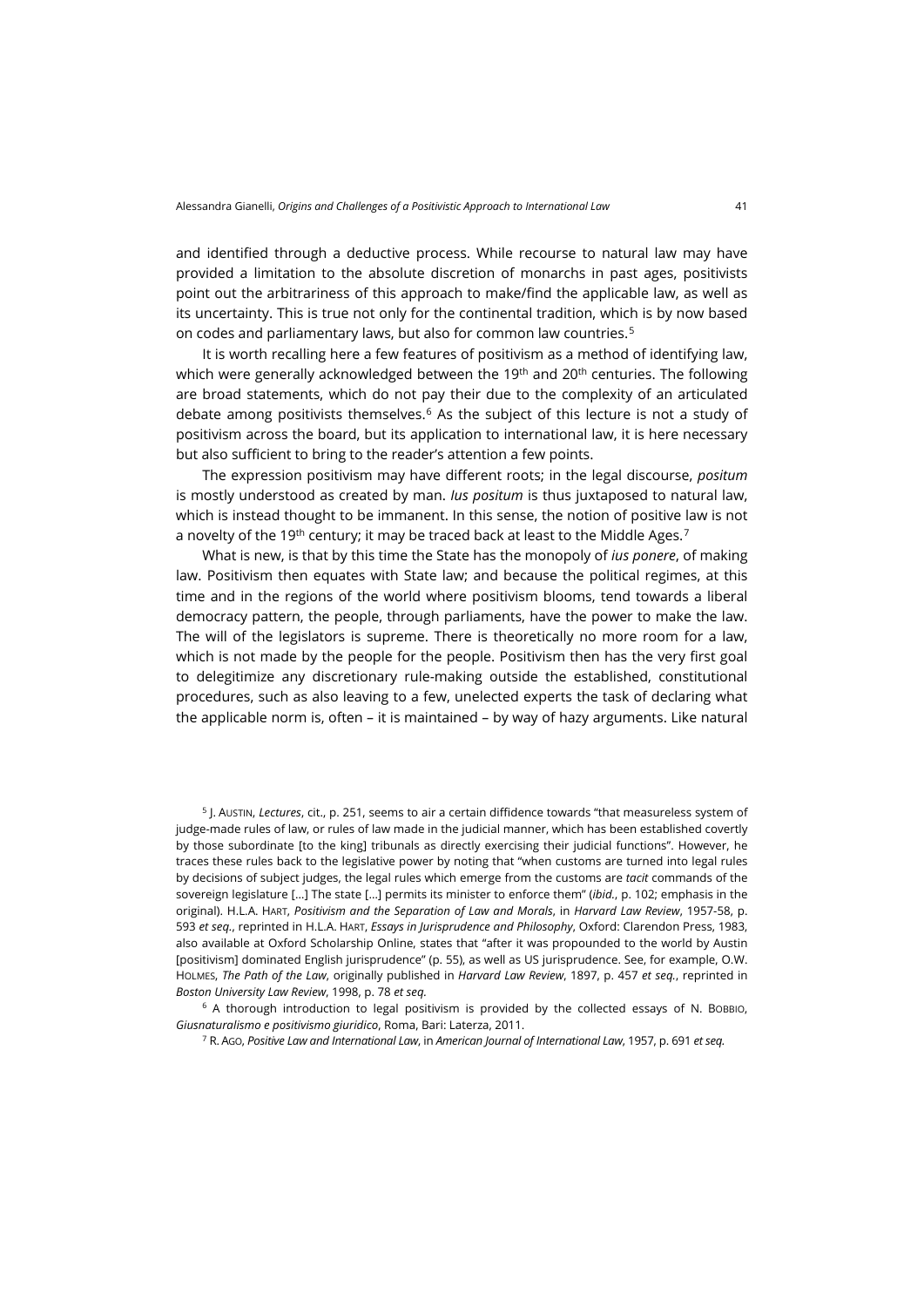law, in the European continental countries other unwritten law, such as usages, almost completely disappears from municipal legal orders.[8](#page-3-0)

One major tenet is that one can neatly distinguish between the social, political, economic motives, which make up the reasons for having a certain rule, and the actual, le-gal procedure by which the rule becomes binding.<sup>[9](#page-3-1)</sup> The two spheres are separate, or separable. The law as it is, is the area of legal studies; the law as it ought to be, is the area of political studies. Against this background, legal arguments are technical, not based on subjective, moral values. It is not the task of the jurist to express valuejudgments: this is the realm of politics. Lawyers are scientists, who apply an objective method to the reading of law, as formulated by the political bodies. Also, as State-made law is written, rules are worded in such a way, as to make their scope clear. Thus, their application is predictable, and the role of judges is simply to apply the law in the specific case.[10](#page-3-2) There is only limited room for interpretation, which consists in analyzing the text, context and premises of the law.<sup>[11](#page-3-3)</sup> However, already Austin, for one, acknowledges that judges may have a quasi-creative role.<sup>[12](#page-3-4)</sup>

The concept of sources of law is central. A rule becomes binding only if it is enacted according to the procedures established by the legal system, and not by itself because it is just. The direct consequence is that one may not invalidate nor discard a rule because it is biased, according to a moral judgment, but only because it conflicts with higher norms of the legal system.

The self-standing character of the juridical order is best developed in Kelsen, who may be considered, for the purposes of this lecture, an advanced positivist. According

<span id="page-3-0"></span><sup>8</sup> J. AUSTIN, *Lectures*, cit., p. 101 *et seq.*, considers custom as law established "by the state directly or circuitously" (p. 103), where "customs are turned into legal rules by decisions of subject judges" … the State "signifies its pleasure, by that its voluntary acquiescence, 'that they shall serve as a law to the governed" (p. 102). See also *supra*, footnote 4.

<span id="page-3-1"></span><sup>9</sup> This is the well-known distinction between *fonte materiale* and *fonte formale* in the Italian legal theory, as developed also by international scholars. E.g., see D. ANZILOTTI, *Teoria generale della responsabilità dello Stato nel diritto internazionale*, Firenze: F. Lumachi, 1902, p. 30; D. ANZILOTTI, *Corso di diritto internazionale*, Roma: Athenaeum, 1923, pp. 13 e 39. H.L.A. HART, *The Concept of Law*, cit., refers to the *fonti formali* through the notion of "rules of recognition".

<sup>10</sup> On predictability from the point of view of common law, see O.W. HOLMES, *The Path of the Law*, cit.

<span id="page-3-3"></span><span id="page-3-2"></span><sup>11</sup> According to H.L.A. HART, *Positivism and the Separation of Law and Morals*, cit., p. 66, the clear-cut idea that judges only find and never make law is maintained only by those legal theorists, most concerned with the separation of powers, like Montesquieu or Blackstone. Kelsen maintains that "the creation of an inferior norm is at the same time the application of the superior norm determining the creation of the inferior norm […] Creation and application of law are only relatively, not absolutely, opposed to each other. In regulating its own creation, law regulates also its own application", H. KELSEN, *Principles of International Law*, New York: Rinehart & Company, 1952, p. 304.

<span id="page-3-4"></span><sup>12</sup> J. AUSTIN, *Lectures on Jurisprudence*, cit., p. 35 *et seq.*, examines among the sources two modes of making law: a "*properly* legislative mode (or in the way of *direct* legislation), or in the *improperly* legislative mode (or in the way of *judicial* legislation)" (p. 35, emphasis in the original). Austin is of course speaking about the common law tradition.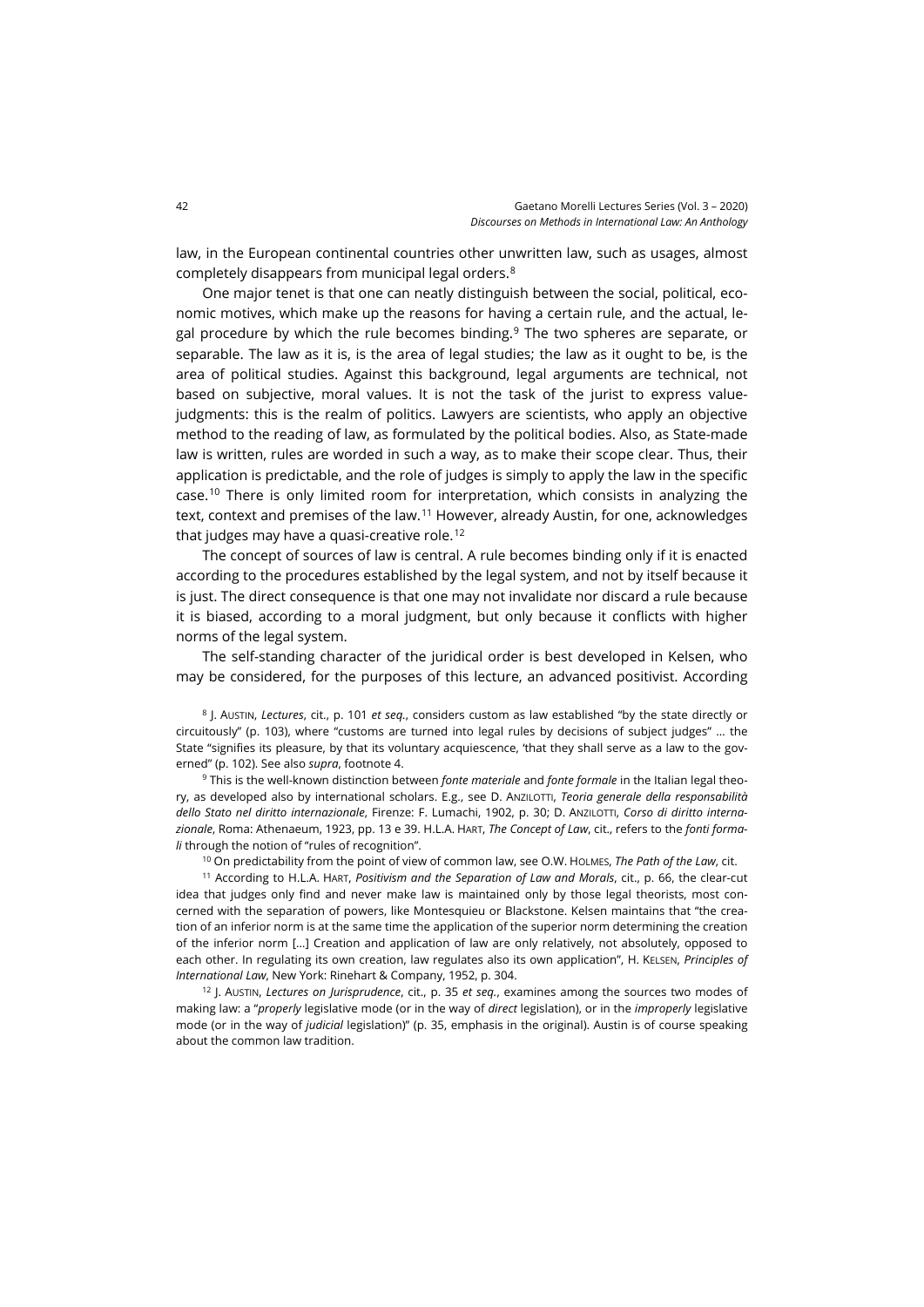to Kelsen, every legal system finds its legitimacy in a *Grundnorm*, which is simply – from the point of view of the lawyer – assumed, presupposed. The term normativism, often employed to describe Kelsen's approach, indicates both that the value-judgment, which is involved in deciding about the making of the norm, is not taken into consideration, once the rule has become a norm according to the established legal procedures; and – here mostly lies its difference with other forms of positivism – that the method employed in the study and application of the law is neither empirical, nor inductive. Any resort to methodologies of natural sciences, which relate to facts, is unacceptable in the social science, which is the study of law. The "purely legal" method is the one which distinguishes between what it is (the reality) and what it ought to be (what the law says), and only studies the second one: "which legal condition is linked with legal consequence".[13](#page-4-0) Kelsen's aim is "to bring the results of this cognition as close as possible to the highest values of all science: objectivity and exactitude".<sup>[14](#page-4-1)</sup> Such objectivity leads to the conclusion that interpretation of a positive norm in a material case is but an act of will, and that legal certainty is just an illusion.<sup>[15](#page-4-2)</sup>

Because of its detachment from a critical appreciation of the content of law,<sup>[16](#page-4-3)</sup> legal positivism is sometimes, in a not-so-much disguised derogative sense, described as formalism,[17](#page-4-4) or analytical jurisprudence.[18](#page-4-5)

#### III. Is positivism different in international and municipal law?

The notion that only the State makes law has an immediate appeal in international law. States were and are the leading personalities both in international relations and in international law. The central role of the will of States in law-making is unquestionable.

At the same time, international law is the expression of a society very different from municipal polities. It is a society of entities *superiorem non recognoscentes*, which lacks features considered essential by Austin, like a sovereign authority and an effective sanc-

<span id="page-4-0"></span><sup>13</sup> H. KELSEN, *Introduction to the Problems of Legal Theory: A Translation of the First Edition of the Reine Rechtslehre or Pure Theory of Law* (1934), translated by B.L. Paulson, S. Paulson, Oxford: Clarendon, 1997, p. 58. Kelsen critique of empirical-positivism centers on seeing the law as part of the world of fact.

<sup>14</sup> *Ibid.*, p. 1.

<span id="page-4-2"></span><span id="page-4-1"></span><sup>15</sup> *Ibid.*, p. 83 *et seq.* The conclusion is not too far, although completely differently argued, from the one reached by Austin and quote, see *supra*, footnote 12.

<span id="page-4-3"></span><sup>16</sup> But, in turn, for a criticism of this common appreciation, see M. GARCÍA-SALMONES ROVIRA, *The Project of Positivism in International Law*, Oxford: Oxford University Press, 2013, Ch. 4.

<sup>17</sup> N. BOBBIO, *Giusnaturalismo e positivismo giuridico*, cit., p. 12 *et seq*.

<span id="page-4-5"></span><span id="page-4-4"></span><sup>18</sup> The expression, originally employed by Austin, acquired a non-complimentary nuance especially in the US realist school of the 1930s. J.L. KUNZ, *The "Vienna School" and International Law*, in *New York University Law Quarterly Review*, 1933-1934, p. 376 *et seq.*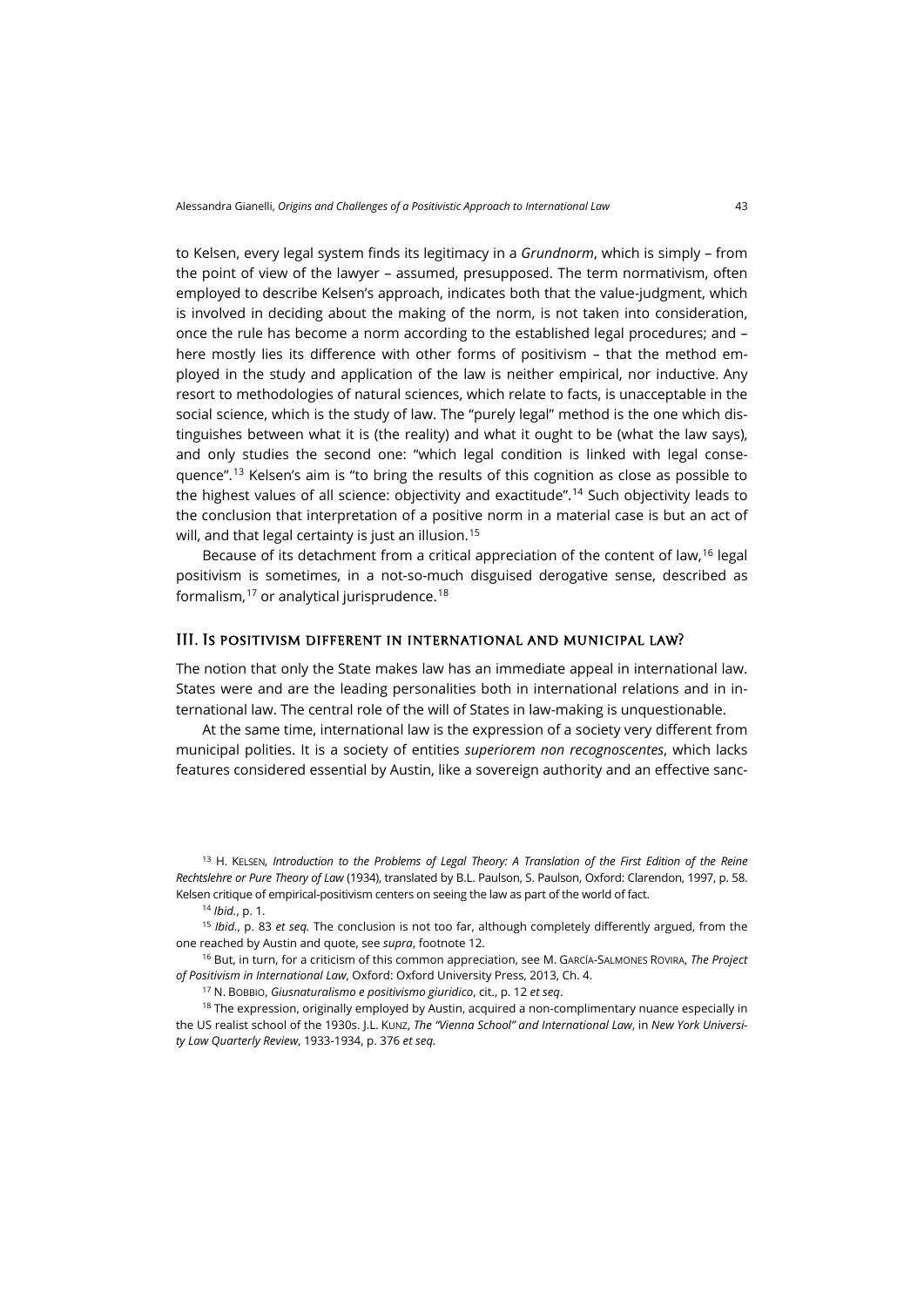tioning system.<sup>[19](#page-5-0)</sup> The very notion of the State is different in municipal and international  $l$ aw. $20$ 

Such a society expresses law-making processes quite different from the enactment of laws. First of all, members of the international society themselves proceed directly to create legal norms: they self-impose rules. Also, international law continues to rely upon customary rules, and not to a limited extent. Unwritten international rules had been based for centuries both on natural law and on *jus gentium*, or on one of them, or on the result of their merging, according to various authors. This recourse to Roman, private law concepts was due to the need to find general and universal rules, which might apply in the peculiar society, which had developed in Europe at least since the 16<sup>th</sup> century.<sup>21</sup> The concept of *jus gentium* later evolved into a customary body of rules, made up of practices followed by the different (European) States in their relationships. By the 19th century*,* States do not appear to be willing to give up recourse to unwritten rules in their relations. The various Foreign Affairs ministries regularly kept invoking customary rules.<sup>[22](#page-5-3)</sup>

<span id="page-5-0"></span><sup>19</sup> According to J. AUSTIN, *Lectures*, cit., pp. 225-226, "[s]ociety formed by the intercourse of independent political societies, is the province of international law, or of the law obtaining between nations. For (adopting a current expression) international law, or the law obtaining between nations, is conversant about the conduct of independent political societies considered as entire communities: *circa negotia et causas gentium integrarum*. Speaking with greater precision, international law, or the law obtaining between nations, regards the conduct of sovereigns considered as related to one another. And hence inevitably follows, that the law obtaining between nations is not positive law: for every positive law is set by a given sovereign to a person or persons in a state of subjection to its author. As I have already intimated, the law obtaining between nations is law (improperly so called) set by general opinion. The duties it imposes are enforced by moral sanctions: by fear on the part of nations, or by fear on the part of sovereigns, of provoking general hostility, and incurring its probable evils, in case they shall violate maxims generally received and respected". Following Austin, the qualification of international rules as law continues up to this day to be a matter of debate in the Englishspeaking international relations community of scholars.

<span id="page-5-1"></span><sup>20</sup> G. ARANGIO-RUIZ, *L'Etat dans le sens du droit des gens et la notion du droit international*, in *Österreichische Zeitschrift für Öffentliches Recht*, 1975, p. 3 *et seq.*, p. 265 *et seq.*, available at [www.gaetanoarangioruiz.it.](http://www.gaetanoarangioruiz.it/publications/letat-dans-le-sens-du-droit-des-gens-et-la-notion-du-droit-international/)

<span id="page-5-2"></span><sup>21</sup> This was true even before Grotius: see M. GIULIANO, *La comunità internazionale e il diritto*, Padova: CEDAM, 1950, ch. 1; R. AGO, *The First International Communities in the Mediterranean World*, in *The British Yearbook of International Law*, 1982, p. 213 *et seq.* On the topic, see now R. LESAFFER, *Roman Law and the Intellectual History of International Law*, in *Oxford Handbook of the Theory of International Law*, Oxford: Oxford University Press, 2016, p. 38 *et seq.*; W.G. GREWE, *The Epochs of International Law*, Berlin, New York: Walter de Gruyter, 2000, Part One. The quotation that "[t]he Law of Nations is but private law 'writ large'" is from T.E. HOLLAND, *Studies in International Law*, Oxford: Clarendon Press, 1898, p. 152, now available at [www.archive.org.](https://archive.org/details/studiesinintern00hollgoog) The quotation is reproduced as a dedication, at the opening page, in H. LAUTERPACHT, *Private Law Sources and Analogies in International Law*, London: Longmans, Green and Co., 1927, latest reprint, Clark, N.J.: The Lawbook Exchange, 2013.

<span id="page-5-3"></span> $22$  As it is evident from even a quick perusal of the various collections of diplomatic practice, like F. WHARTON, *A Digest of International Law of the United States*, Washington: Government Printing Office, 1887, p. 3 *et seq.*; J.B. MOORE, *A Digest of International Law*, Washington: Government Printing Office, 1906, p. 8 *et seq.*; the various volumes of *British and Foreign State Papers*; Società italiana per l'organizzazione internazionale (SIOI), *La Prassi italiana di diritto internazionale*, *Prima Serie*, Dobbs Ferry, New York: Oceana, 1970.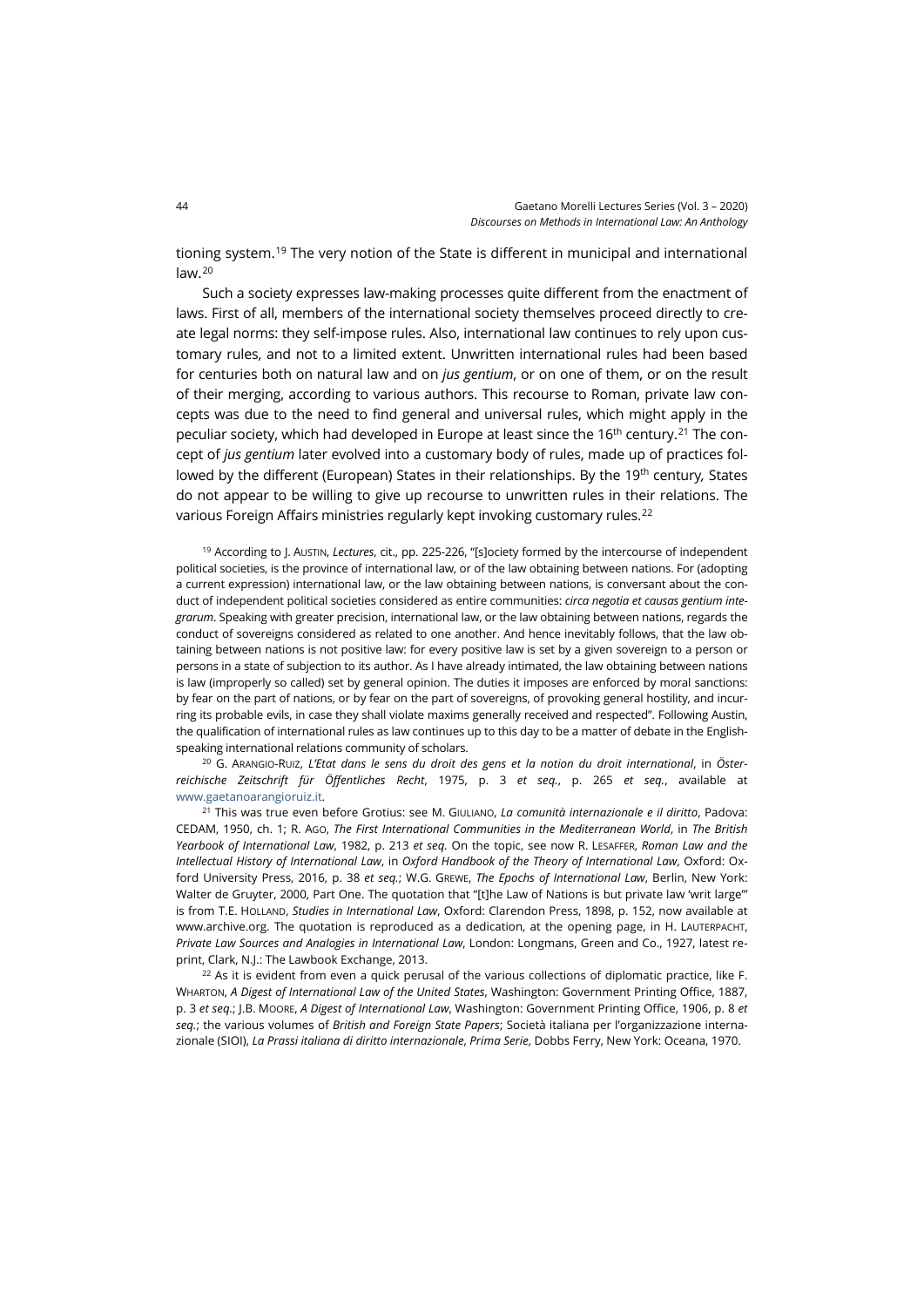Treaty-law is also peculiar, if confronted with statutes. It has traditionally been assimilated to contracts, to indicate that they are concluded among parties on the same formal level. Besides, States enjoy complete freedom about not only the procedure to follow, but also the content of their agreements.

These difficulties did not discourage international scholars from embracing positivism. The fact that they are, at least in the beginning, mostly German might be connected to the influence upon them of Hegel, rather than Austin.<sup>[23](#page-6-0)</sup> A first approach connected the binding nature of international law, or of treaties, to that same will, which the State exercises by making law in its municipal order. International law is thus the result of the combination of unilateral acts of will of the State, a sort of external public law. Such combination does not result in something similar to a contract; in fact, each State is at the same time the right holder and the obligation holder. As a consequence, it may always unilater-ally withdraw its previous acceptance of obligations.<sup>[24](#page-6-1)</sup>

A different approach is developed by Triepel, followed by Anzilotti. These Authors move away from the notion that international law is but external public law; rather, they view it as an original system of law, separate and independent from the various municipal orders.<sup>[25](#page-6-2)</sup> They point out the likelihood of conflict among the different systems. In this context, the fathers of the dualist approach to the relation between international and municipal laws considered not only that international law had its proper sanctions, such as the

<span id="page-6-0"></span><sup>23</sup> On this aspect, see C. FOCARELLI, *Introduzione storica al diritto internazionale*, Milano: Giuffrè, 2012, p. 307 *et seq.* J. VON BERNSTORFF, *German intellectual historical origins of international legal positivism*, in J. D'ASPREMONT, J. KAMMERHOFER (eds.), *International Legal Positivism in a Post-Modern World*, Cambridge: Cambridge University Press, 2014, p. 50 *et seq.*, draws a rich picture of the German contribution to international positivism in the 19<sup>th</sup> century and before. Hegel had no issues in considering international law as law, although in the sense later developed by Jellinek: see G.W.F. HEGEL, *Grundlinien der Philosophie des Rechts*, Berlin: in der Nicolaischen Buchhandlung, 1821, English translation A.W. WOOD, *Elements of the Philosophy of Right*, Cambridge: Cambridge University Press, 8th ed., 2003, p. 366 *et seq.*

<span id="page-6-1"></span><sup>24</sup> C. BERGBOHM, *Staatsverträge und Gesetze als Quellen des Völkerrechts*, Dorpat: C. Mattiesen, 1877, p. 43; G. JELLINEK, *Die rechtliche Natur der Staatenverträge*, Wien: Holder, 1880, now available at [www.archive.org.](https://archive.org/details/dierechtlichena00jellgoog/page/n5/mode/2up?) For ample references to the German debate of the time, see J. VON BERNSTORFF, *German intellectual historical origins*, cit., p. 54 *et seq.*

<span id="page-6-2"></span><sup>25</sup> H. TRIEPEL, *Völkerrecht und Landesrecht*, Leipzig: J.C.B. Mohr, 1899. While there is apparently no translation in English, the Italian translation, *Diritto internazionale e diritto interno*, dates back to 1913 (Torino: Unione Tipografico Editrice Torinese). A French translation appeared in 1920 (*Droit international et Droit interne*, Paris: Pédone; Oxford: Impr. de l'Université, 1920) and has been later republished. Triepel delivered a course at the very opening of the Hague Academy of International Law, *Les rapports entre le droit interne et le droit international, Recueil des Cours*, 1923, vol. 1, p. 73 *et seq.* Anzilotti was first a positivist philosopher, and only later an international law scholar; his first two works were in fact D. ANZILOTTI, *La scuola del diritto naturale nella filosofia giuridica contemporanea*, Firenze: Tip. Dei Succ. Le Monnier, 1892 and D. ANZILOTTI, *La filosofia del diritto e la sociologia*, Firenze: Tip. Dei Succ. Le Monnier, 1892, now reprinted in D. ANZILOTTI, *Opere di Dionisio Anzilotti,* IV, Padova: CEDAM, 1963, respectively p. 673 *et seq.* and p. 495 *et seq.* See G. GAJA, *Positivism and Dualism in Dionisio Anzilotti*, in *European Journal of International Law*, 1992, p. 123 *et seq.*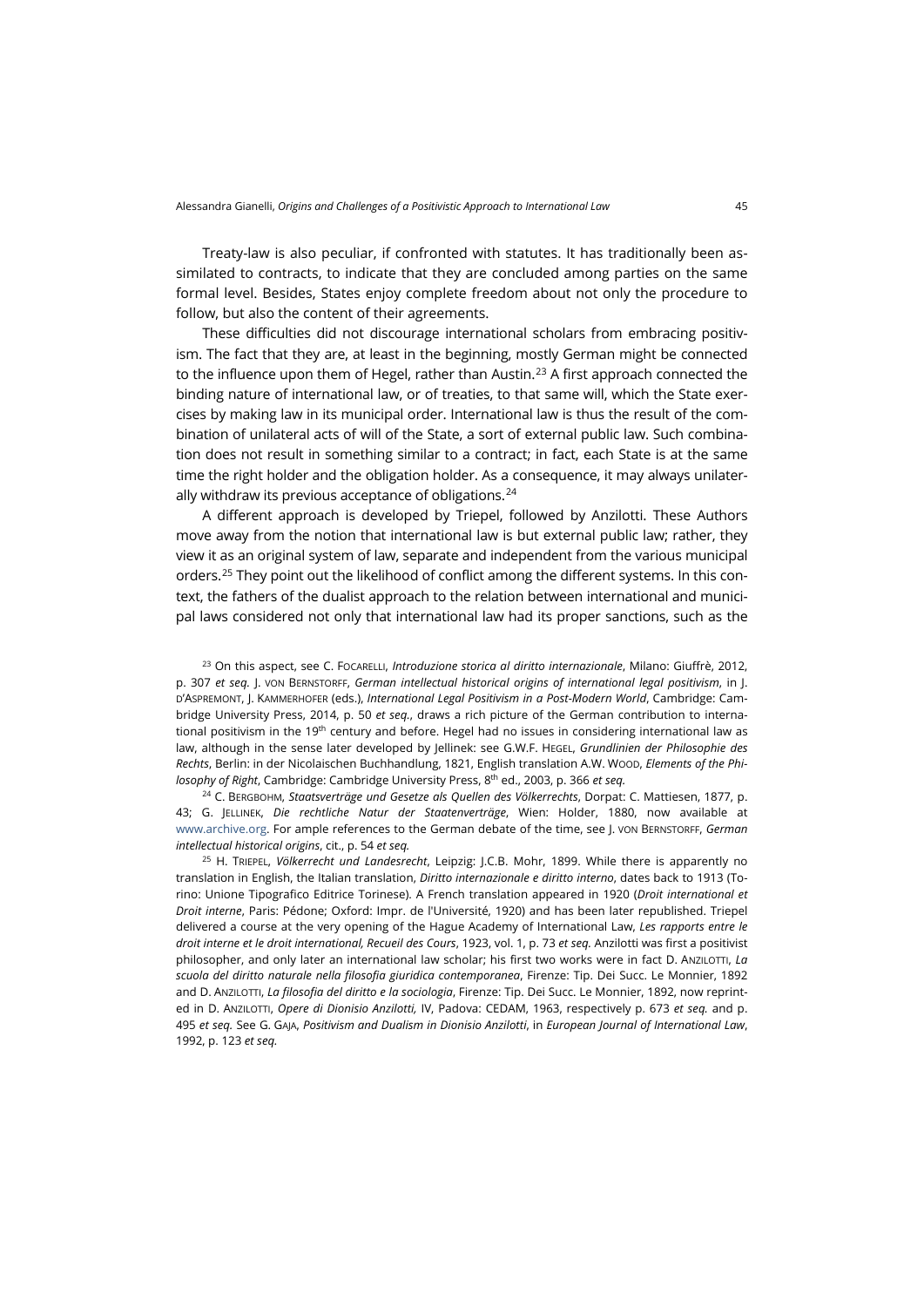use of force in the way of reprisals or self-defence;<sup>[26](#page-7-0)</sup> they also challenged the very idea that only the right enforceable through sanction properly qualified as right.<sup>[27](#page-7-1)</sup> In claiming this, they separated the "principal right" from the "secondary right", where the latter con-sists in the right to enforce the first one.<sup>[28](#page-7-2)</sup> Also, the dualist perspective forced them to identify sources of law, different from the municipal ones.<sup>[29](#page-7-3)</sup>

Triepel and Anzilotti fully adhere to the notion of sources of law. For them, agreement is the typical source of international law. It is the expression, the product of the will of States. Unlike Jellinek, however, they refuse to regard the unilateral will of the single State as internationally binding. It is only the common will of some or many States about the establishment of a certain relationship, which becomes the source of international law, which produces "objective law".<sup>[30](#page-7-4)</sup> Such common will, once expressed in the forms provided for (*Vereinbarung*), does not belong to the single State anymore.<sup>[31](#page-7-5)</sup> According to Triepel, there is no juridical explanation for the binding nature of treaties. "The 'foundation' of the validity of law lies outside the law", for international as well as for municipal law. $32$  It is worth highlighting that this remark antedates Kelsen's theory.

As for custom, Triepel denies that plain usages can be a source of law, because they are devoid of any will. He sees in the approaches which consider custom binding in international law merely a bequest of natural law doctrines.[33](#page-7-7) Confronted with the fact that States do indeed invoke unwritten rules in their relations, Triepel conceives them as a tacit

<span id="page-7-0"></span><sup>26</sup> H. TRIEPEL, *Droit international et Droit interne*, cit., p. 104. At the time of writing (1899), limitations to recourse to the use of force were only beginning to be discussed by States.

<sup>27</sup> *Ibid* , p. 105 *et seq.*; D. ANZILOTTI, *Corso di diritto internazionale*, cit., pp. 27-29.

<span id="page-7-2"></span><span id="page-7-1"></span><sup>28</sup> H. TRIEPEL, *Droit international et Droit interne*, cit., p. 106. Anzilotti, as it is well-known, developed his approach to State responsibility for wrongful acts upon the distinction between a primary and a secondary rule: D. ANZILOTTI, *Teoria generale della responsabilità*, cit., p. 96 *et seq.* Such an approach arrived at the International Law Commission through the work of Roberto Ago, and remains an essential feature of the 2001 codification.

<sup>29</sup> H. TRIEPEL, *Droit international et Droit interne*, cit., pp. 9-10, 16, 19, 126 *et seq.*

<span id="page-7-4"></span><span id="page-7-3"></span><sup>30</sup> *Ibid.*, p. 31 *et seq.*; D. ANZILOTTI, *Teoria generale della responsabilità*, cit., p. 30 *et seq.* Anzilotti later accepted, following Kelsen, that indeed the binding force of treaties laid, itself, on the *pacta sunt servanda*  rule: D. ANZILOTTI, *Corso di diritto internazionale*, cit., p. 27.

<span id="page-7-5"></span><sup>31</sup> It is not relevant here to dwell into the distinction between a contract-treaty (*Vertrag*), which according to Triepel cannot create law but only a reciprocal relationship, where the parties exchange something, and a normative-treaty (*Vereinbarung*), which instead is to be considered the only proper source of objective law. The difference consists mostly in the attitude of the second kind of agreements to establish a certain regime, producing rights and obligations, which is susceptible of being applied in an undetermined series of cases. According to Triepel, in the first case, States are subjects of law, while in the second, they are makers of law (p. 46). The distinction, which was already present in C. BERGBOHM, Staatsver*träge und Gesetze als Quellen des Völkerrechts*, cit., p. 79 *et seq.* and in the subsequent German doctrine, was accepted by D. ANZILOTTI, *Teoria generale della responsabilità*, cit., p. 41 *et seq.*

<sup>32</sup> H. TRIEPEL, *Droit international et Droit interne*, cit., pp. 80-81.

<span id="page-7-7"></span><span id="page-7-6"></span><sup>33</sup> *Ibid.*, cit., pp. 30-31; as does D. ANZILOTTI, *Corso di diritto internazionale*, cit., p. 39.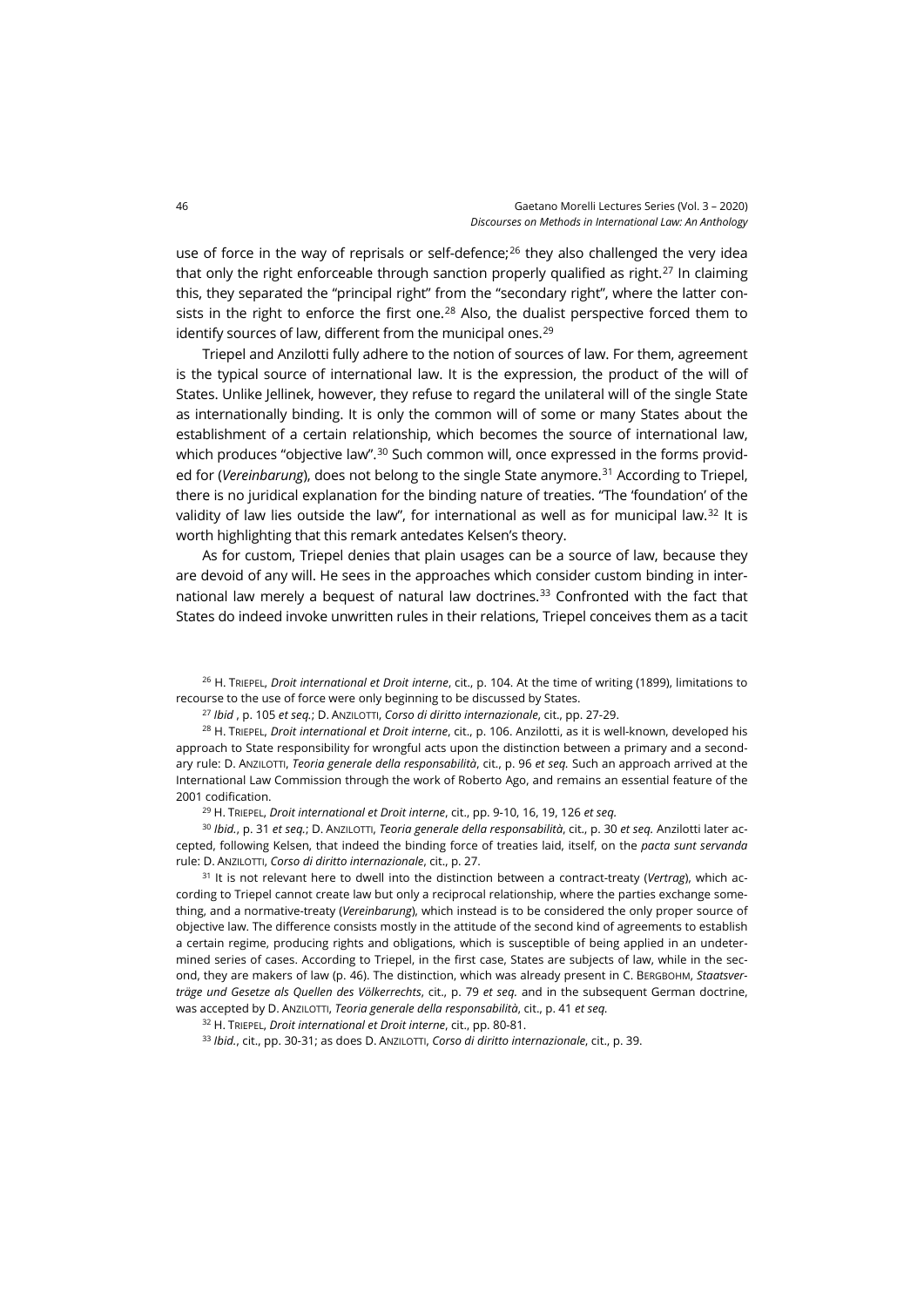*Vereinbarung*. Only when it is possible to trace in the usage followed by different States a tacit declaration of will, that custom as *Vereinbarung* may produce law.[34](#page-8-0)

Lassa Oppenheim arrived at similar results. His *International Law*, first published in 1905, $35$  has remained for over a century the textbook of reference for any Englishspeaking international lawyer/scholar, being subsequently updated – or should one say changed<sup>[36](#page-8-2)</sup> – by the most eminent English international scholars.<sup>[37](#page-8-3)</sup> One of the reasons his treatise was so successful, is his capacity to give a clear exposition of the subject, while building a system of international law. Oppenheim's extensive and varied German educa-tion<sup>[38](#page-8-4)</sup> has him fully embracing positivism.<sup>[39](#page-8-5)</sup> He maintains that, like any other system of law, international law also is based on common consent, in this case of States as sovereign communities.[40](#page-8-6) However, his notion of source of law is not without ambiguities. Like other positivists, he also cautions against mixing sources and causes of law; but then maintains that "rules of law […] rise from facts in the historical development of a community".[41](#page-8-7) Oppenheim states categorically that both custom and treaties are sources of international law; the basis for the binding force of treaties lies in a customary rule that so provides.[42](#page-8-8) He also maintains that such a rule is clearly existent, because it is "produced" by various causes: religion, morals, interest of States.<sup>[43](#page-8-9)</sup>

This is not the place to dwell on the problems of tracing custom to a tacit agree-ment; the question was vastly discussed soon after the theory was presented.<sup>[44](#page-8-10)</sup> It

<span id="page-8-0"></span><sup>34</sup> H. TRIEPEL, *Droit international et Droit interne*, cit., p. 89 *et seq.*; D. ANZILOTTI, *Corso di diritto internazionale*, cit. p. 39 *et seq.*

<span id="page-8-1"></span><sup>35</sup> L.F.L. OPPENHEIM, *International Law. A treatise*, I, *Peace*, London: Longmans, Green, and co., 1905, now available a[t www.gutenberg.org.](http://www.gutenberg.org/ebooks/41046?)

<sup>36</sup> W.M. REISMAN, *Lassa Oppenheim's Nine Lives*, in *Yale Journal of International Law*, 1994, p. 255 *et seq*.

<span id="page-8-3"></span><span id="page-8-2"></span> $37$  The 9<sup>th</sup> edition was published in 1994, and edited by R. Jennings and A. Watts. In 2017, a new part was added concerning the United Nations, under the editorship of Dame Rosalyn Higgins.

<span id="page-8-4"></span><sup>38</sup> M. SCHMOECKEL, *The Internationalist as a Scientist and Herald: Lassa Oppenheim*, in *European Journal of International Law*, 2000, p. 699 *et seq*.

<span id="page-8-6"></span><span id="page-8-5"></span><sup>39</sup> L.F.L. OPPENHEIM, *International Law*, cit., pp. 90-93. On the influence of earlier German authors, not only international law scholars, see M. SCHMOECKEL, *The Internationalist as a Scientist and Herald*, cit., p. 705 *et seq.*

<sup>40</sup> L.F.L. OPPENHEIM, *International Law*, cit., p. 16 *et seq.*

<sup>41</sup> *Ibid.*, p. 21.

<span id="page-8-8"></span><span id="page-8-7"></span><sup>42</sup> *Ibid.*, p. 21 *et seq.* More generally, he maintains that even in municipal law there is always some customary law, and that to consider that it becomes law through an indirect recognition by the State (as Austin does), is "nothing else than a fiction". *Ibid.*, p. 5.

<span id="page-8-9"></span><sup>43</sup> *Ibid.*, pp. 3 and 12 and L.F.L. OPPENHEIM, *Lectures on Diplomacy as Part of International Law*, unpublished manuscript, as quoted by M. SCHMOECKEL, *The Internationalist as a Scientist*, cit., p. 701, from which the expression in the text is taken.

<span id="page-8-10"></span> $44$  Practice throughout the 20<sup>th</sup> century has shown that new States have, sooner or later, come to terms with custom and have proceeded to influence its change and further development, without contesting anymore its way of working. The idea that custom might be conceived as a tacit agreement was never debated during the recent works of codification on the topic of customary law carried out, with the approval of States members of the United Nations, by the International Law Commission.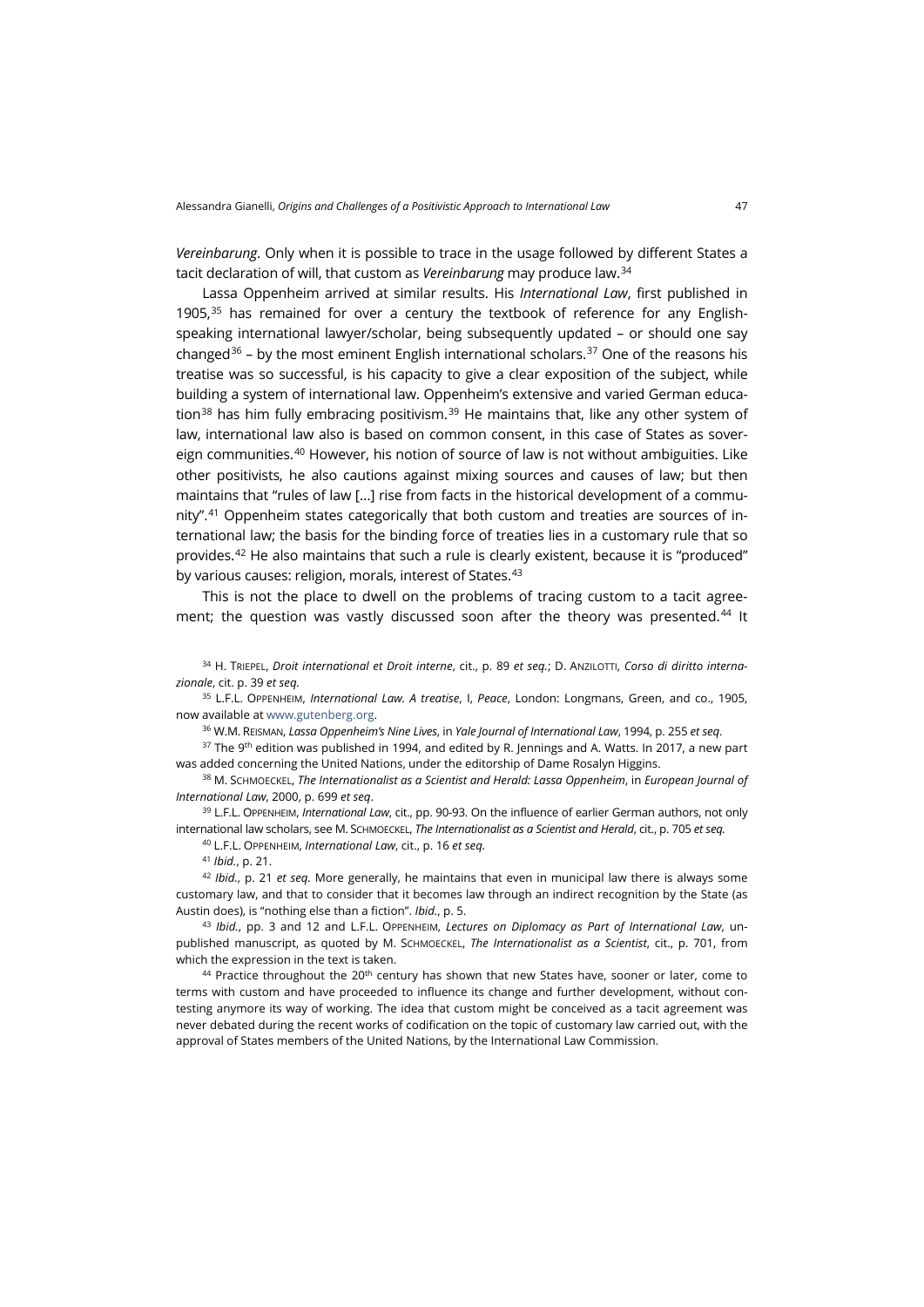should only be noticed here that the tacit agreement approach was quickly adopted by new States/regimes, which make their entrance into the society of States in the 20th century – the Soviet Union first of all.<sup>[45](#page-9-0)</sup> For them, it is a way to affirm their sovereignty, as well as their new ideology, in their relations to pre-existing States. At the same time, though, Soviet international scholars reject the understanding of the international legal system as based on a basic norm.<sup>[46](#page-9-1)</sup>

Some of the above-mentioned international continental positivists, like Triepel and Anzilotti, at the turning of the 19<sup>th</sup> and 20<sup>th</sup> century did not dwell too much on the identity or content of the original norm to be assumed as the basis of the international legal system. They rather insisted on agreements as the only source of international law. Others, like Oppenheim, very early found the origin of the whole system in the *consuetudo est servanda*. It is, however, due to Kelsen, that the fundamental rule and its nature become central in the theoretical debate. [47](#page-9-2) In Italy, Perassi is the first to refer to the *pacta sunt servanda* as the basic rule in international law, within a larger theoretical construction which is on the whole, but not completely, derived from Kelsen.<sup>48</sup> Anzilotti finds such a solution consistent with his approach.<sup>[49](#page-9-4)</sup> Kelsen, on the other hand, within the hierarchical system of sources, which is typical of his doctrine, lays the rule *consuetudo est servanda* as the basic norm of international law.<sup>[50](#page-9-5)</sup> He then proceeds to link the binding power of treaties to the customary rule *pacta sunt servanda* and the binding power of other acts, like judgments, to the treaty providing for those procedures or, if this is the case, for an international court.<sup>[51](#page-9-6)</sup> Kel-

<span id="page-9-0"></span><sup>45</sup> G.I. TUNKIN, *Coexistence and International Law*, in *Recueil des cours de l'Académie de Droit International de la Haye*, 1958, p. 9 *et seq.*; G.I. TUNKIN, *Remarks on the Judicial Nature of Customary Norms of International Law*, in *California Law Review*, 1961, p. 419 *et seq.*; R.J. ERICKSON, *Soviet Theory of the Legal Nature of Customary International Law*, in *Case Western Reserve Journal of International Law*, 1975, p. 148 *et seq.*, available at [www.scholarlycommons.law.case.edu.](http://scholarlycommons.law.case.edu/jil/vol7/iss2/11) See also, in Italian, M. GIULIANO, *La concezione marxista del diritto*, in *Rinascita*, 1948, pp. 68-74, where the Author notes at p. 69 that "[l]a concezione marxista del fenomeno giuridico è, pertanto, innegabilmente una concezione *positivistica*" (emphasis in the original).

<sup>46</sup> G.I. TUNKIN, *Coexistence and International Law*, cit., pp. 38-39.

<span id="page-9-2"></span><span id="page-9-1"></span><sup>47</sup> Kelsen could rely on a number of previous notations on the topic: see J. VON BERNSTORFF, *German intellectual historical origins*, cit., *passim*.

<span id="page-9-3"></span><sup>48</sup> T. PERASSI, *Teoria dommatica delle fonti di norme giuridiche in diritto internazionale*, in *Rivista di diritto internazionale*, 1917, p. 195 *et seq*. The work by Kelsen Perassi referred to was H. KELSEN, *Hauptprobleme der Staatsrechtslehre*, Tübingen: Mohr, 1911. He also took into consideration A. VERDROSS, *Zur Konstruktion des Völkerrechts*, in *Zeitschrift für Völkerrecht*, 1914, p. 355. See F. SALERNO, *L'affermazione del positivismo nella scuola internazionalista italiana: il ruolo di Anzilotti e Perassi,* in *Rivista di diritto internazionale*, 2012, p. 29 *et seq.*, esp. p. 50 *et seq.*

<sup>49</sup> D. ANZILOTTI, *Corso di diritto internazionale,* cit., pp. 27, 39 and 42.

<span id="page-9-5"></span><span id="page-9-4"></span><sup>50</sup> Kelsen may first have identified the basic norm of the international legal system in the *pacta sunt servanda*: H. KELSEN, *Das Problem der Souveränität und die Theorie des Völkerrecht*, Tubingen: J.C.B. Mohr, 1920, 2<sup>nd</sup> reprint of the 2<sup>nd</sup> edition, Aalen: Scientia, 1981, pp. 136-137. For the later view, see H. KELSEN, *Principles of International Law*, cit., pp. 314, 319.

<span id="page-9-6"></span><sup>51</sup> H. KELSEN, *Introduction to the Problems of Legal Theory*, cit., p. 107 *et seq.* The question of the monistic or dualistic construction on the relationship between international and municipal laws, which accord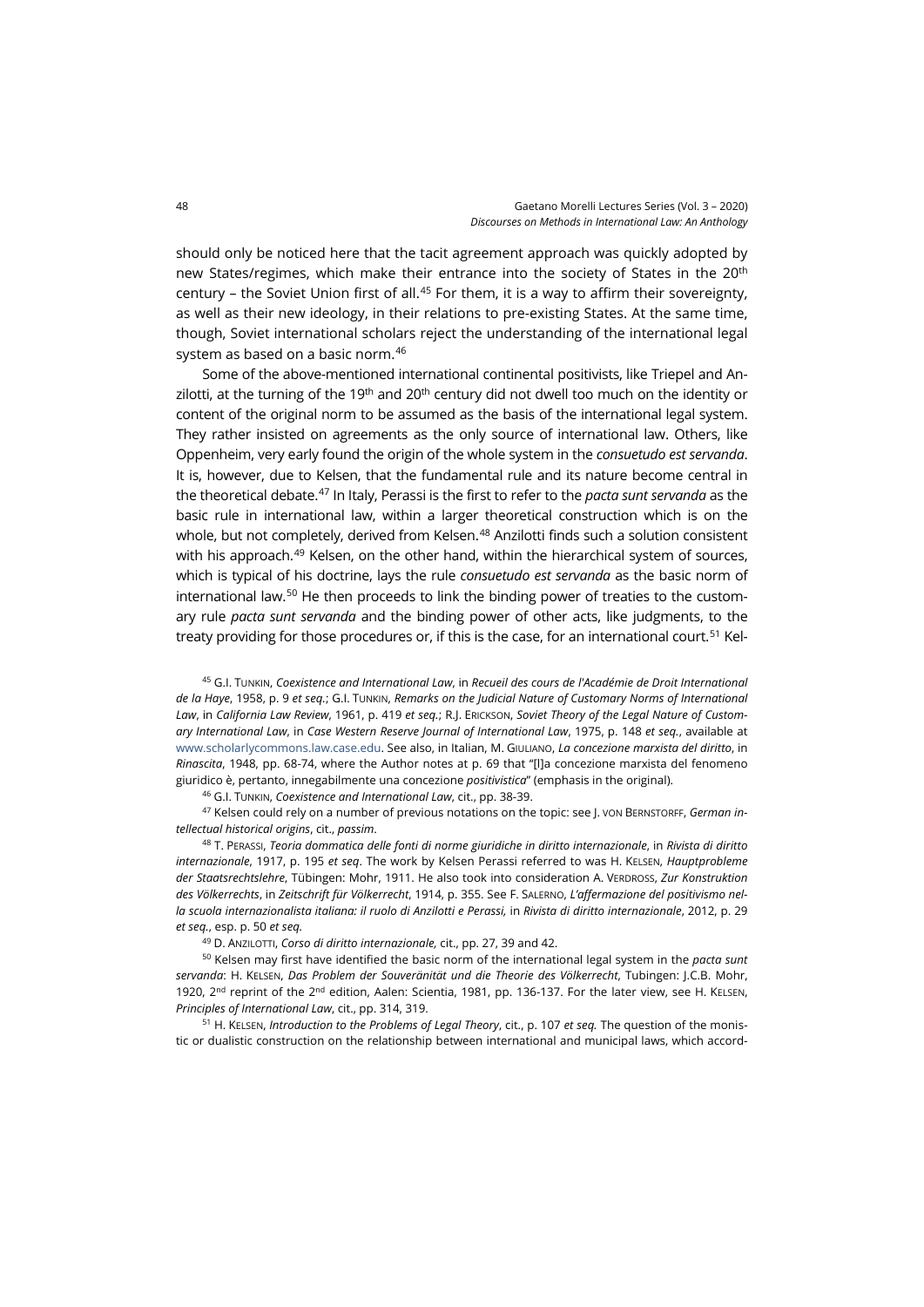sen denies that custom may be seen as a tacit agreement, because custom, as a lawcreating procedure, must be provided for by another, higher norm. [52](#page-10-0) *Consuetudo est servanda* as the basic norm of the international legal system is later accepted by many posi-tivists, Gaetano Morelli among them.<sup>[53](#page-10-1)</sup> He carries over the normativist approach of Kelsen about the sources of international law, while maintaining Anzilotti's basic tenets concerning separation of the municipal and international legal orders, or the content of State responsibility for wrongful acts. The positivist focus on the legal construction becomes in Morelli the search for a flawless logical system, which can accommodate all the possible variables of reality. It is a fitting task for the author, due both to his scientific profile, and the political background in Italy at the time he first writes.<sup>54</sup> In that task he succeeds, with an incomparable clarity and precision of language.

To sum up, there is accordance among the various views, that the basic rule is assumed and no inquiry is devoted to its nature. Some did and do not fail to notice that this appears an oxymoron, from a positivist standpoint. [55](#page-10-3)

ing to Kelsen should be necessarily resolved in the first sense if one accepts his theory of the *Grundnorm* (p. 113 *et seq.*), will not be discussed here.

<span id="page-10-0"></span><sup>52</sup> Which cannot be a State norm, as the tacit agreement theory would, in his opinion, maintain, by stressing the will of each State. For Kelsen, "this so-called 'will' of the state is simply the anthropomorphic expression for the 'ought' of norms" (H. KELSEN, *Introduction to the Problems of Legal Theory*, cit., p. 118; see especially p. 122 *et seq.*).

<sup>53</sup> G. MORELLI, *Nozioni di diritto internazionale*, Padova: CEDAM, 1943, p. 10.

<span id="page-10-2"></span><span id="page-10-1"></span><sup>54</sup> G. GAJA, *Necrologio – Gaetano Morelli*, in *Rivista di diritto internazionale*, 1990, p. 114 *et seq.* G. BARTOLINI, *The Impact of Fascism on the Italian Doctrine of International Law*, in *Journal of the History of International Law*, 2012, p. 237 *et seq.*, draws a detailed picture of the standing of international law professors during Fascism in Italy. To some extent, he disagrees with what Sereni had maintained in his 1943 book *The Italian Conception of International Law* (New York: Columbia University Press), that is, that Fascism had no influence whatsoever on Italian international law doctrine. In any case, there is no evidence of any involvement of Morelli with legal theories favored by, or favoring, the dictatorship. As for Anzilotti, his dissent from some political moves by Fascism, such as the ones leading to the Corfu dispute with Greece, is well retold in O. FERRAJOLO (a cura di), *Il caso Tellini. Dall'eccidio di Janina all'occupazione di Corfù*, Milan: Giuffrè, 2005, p. 154. See also F. SALERNO, *L'affermazione del positivismo nella scuola internazionalista italiana*, cit., p. 37, and J.M. RupA, *The Opinions of Judge Dionisio Anzilotti at the Permanent Court of International Justice*, in *European Journal of International Law*, 1992, p. 122.

<span id="page-10-3"></span><sup>55</sup> Among others, S. ROMANO, *Corso di diritto internazionale*, Padova: CEDAM, 1933, p. 25; G. SALVIOLI, *Principi generali di diritto internazionale (A proposito del* Corso di diritto internazionale *di D.Anzilotti*)*,* in *Rivista di diritto internazionale*, 1928, p. 571 *et seq.* A thorough and critical analysis of this aspect is one of the main points made by M. GARCÍA-SALMONES ROVIRA, *The Project of Positivism in International Law*, cit. But see T. PERASSI, *Teoria dommatica delle fonti*, cit., p. 205: "[u]na teoria dommatica delle fonti di norme giuridiche è, per definizione, una teoria incapace di scovrire l'origine del diritto, ossia, più precisamente, di spiegare come un processo qualsiasi sia per sè idoneo a produrre la giuridicità di una norma indipendentemente da una norma giuridica preesistente, a cui attenga tale idoneità: essa ha per limite tale incapacità".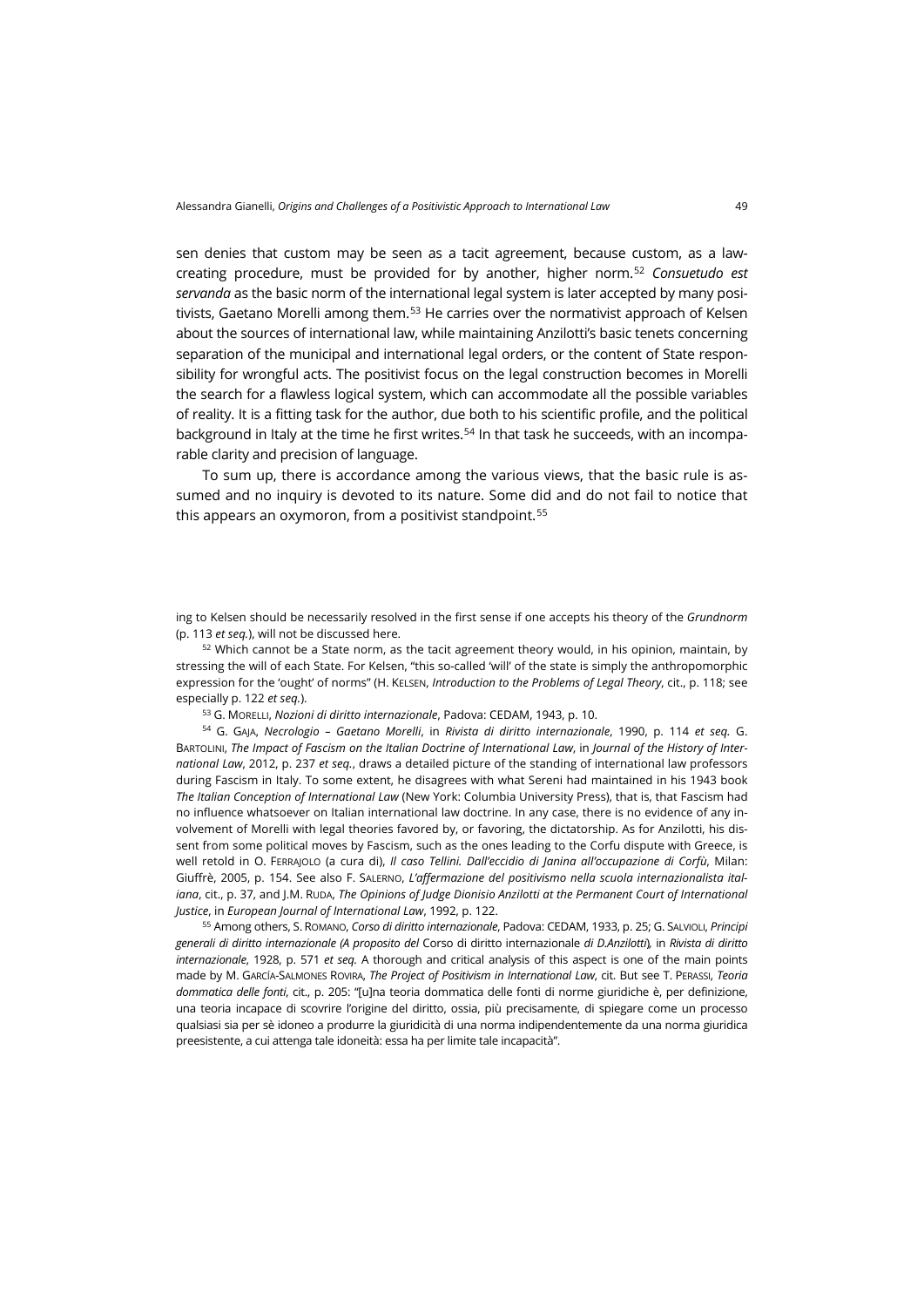#### IV. A methodology for international law

The remarks so far sketchily carried out are necessary to understand the bases, upon which a positivist methodology lays. As should be apparent, the label positivism covers a variety of approaches; a closer look into the actual method employed by self-defined international positivists around the turn of the 19<sup>th</sup> and 20<sup>th</sup> centuries is therefore necessary.

The central role of the will of States should make it necessary to analyze international relations to ascertain whether such a will has been expressed, by which States and with what content. Such an inquiry, if not always easy, is at least clear concerning treaties; it may become much more difficult in the identification and evaluation of custom, even if understood as a tacit agreement.

In their works, continental scholars do not usually dwell upon the exposition of the practice of States; but they know it well and they assume that readers mostly do too.<sup>[56](#page-11-0)</sup> It is interesting to remember here what Anzilotti was writing in 1902, in his book on State responsibility for wrongful acts:

"[a]ll […] these international disputes, whether they were the object of scholarly debate or they remained confined to the diplomatic correspondence of the various States, are very helpful in discovering the different aspects of the complex subject; so much so, that he who intends to discuss it must keep them constantly in mind, because the value of any le-gal theory is, ultimately, its ability to understand and explain the actual relationships".<sup>[57](#page-11-1)</sup>

After having considered the will of States as the key element to qualify a system of rules as juridical, Anzilotti remarked in the first edition of his lectures: "[i]t is for us sufficient to note that rules produced by the common will of States with the aim to regulate their conducts without any doubt exist, in order to maintain that it is a legitimate, if not necessary, task of our subject to ascertain and study them for what they are, putting them together in a logical system".[58](#page-11-2)

The approach advocated is, thus, inductive. Object of the research is to ascertain "whether there are rules governing the relations among States which are not mere morals or usages". [59](#page-11-3) It is starting from the behaviors of States expressing their will, that one may conclude whether or not there is a certain rule: "[t]he essential moment for

<span id="page-11-0"></span><sup>56</sup> H. TRIEPEL, *Droit international et Droit interne*, cit., p. 11 *et seq.* The book by D. ANZILOTTI, *Teoria generale della responsabilità dello Stato*, cit., for example, is replete with cases, which are not examined *per se*, but discussed together with the proposed theoretical approach.

<span id="page-11-1"></span><sup>57</sup> D. ANZILOTTI, *Teoria generale della responsabilità dello Stato*, cit., pp. 22-23. Translation by the present Author.

<span id="page-11-3"></span><span id="page-11-2"></span><sup>58</sup> D. ANZILOTTI, *Corso di diritto internazionale*, cit., p. 29, translation by the present author. In the 3rd edition of the *Corso*, reissued by SIOI, Padova: CEDAM, 1955, I, p. 75, Anzilotti wrote: "[è] facile comprendere come la determinazione dell'esistenza e della portata di una norma risultante dal modo di comportarsi degli Stati presenti grandi difficoltà. I dati di fatto di questa determinazione sono forniti dalla storia, specialmente dalla storia delle relazioni internazionali".

<sup>59</sup> D. ANZILOTTI, *Teoria generale della responsabilità*, cit., p. 26 (translation by the present author).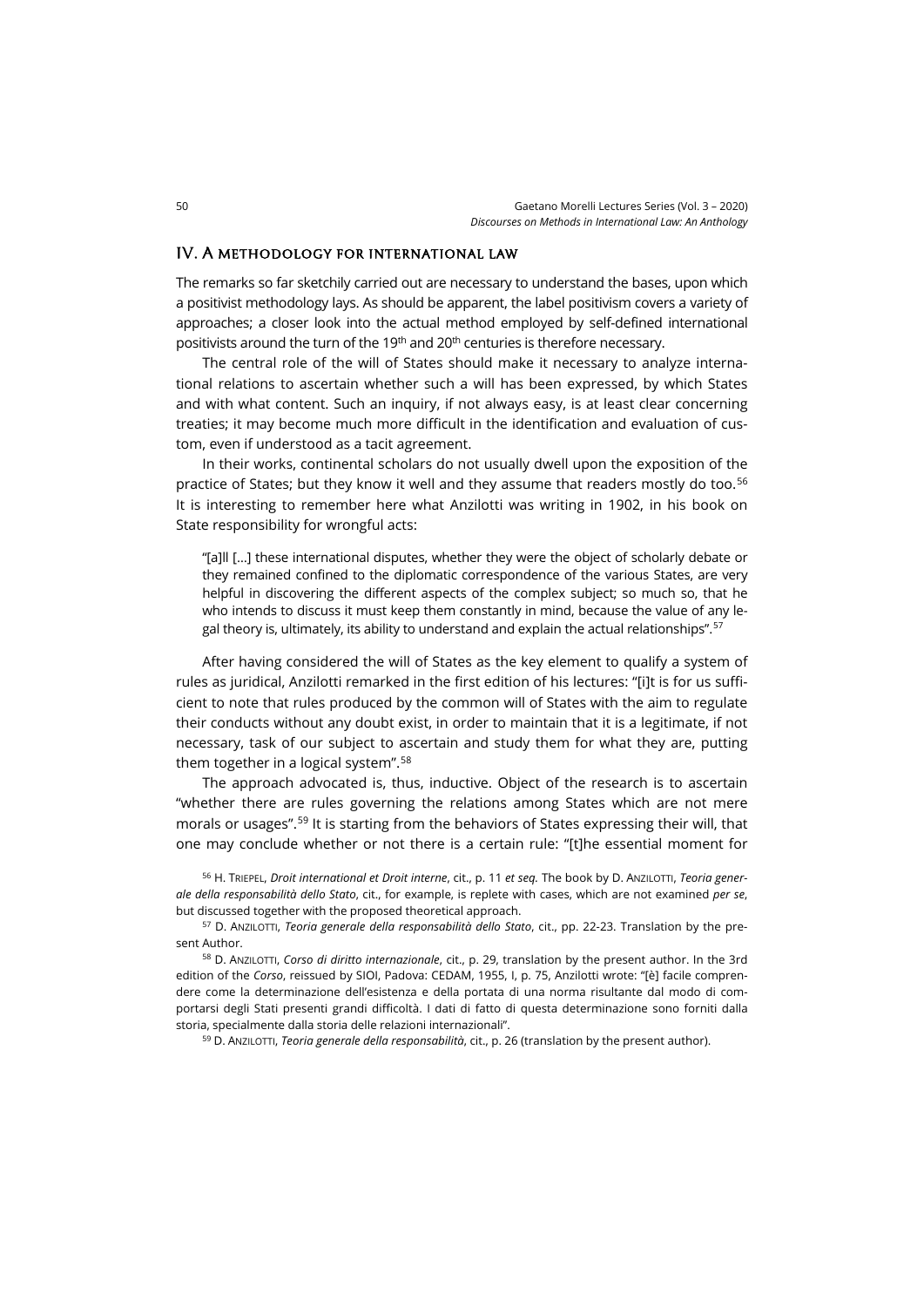[determining] the existence of a juridical rule, is that it is the expression of a will capable to impose itself upon the single wills towards which it is directed". [60](#page-12-0) Therefore, only acts carried out on the international level and directed to other States are relevant for discerning tacit agreements. Municipal laws, case-law and administrative acts may only be used as further proof of a tacit agreement.<sup>[61](#page-12-1)</sup>

Perhaps the most outspoken on methodology,  $62$  Oppenheim's approach may also be qualified as inductive. He describes the object of study not just by reference to the will of States. It is, more generally, the practice of States, the history of the relationships among States, over the background of that common consent "which is the basis of the Law of Nations".<sup>[63](#page-12-3)</sup> The social intercourse of States is the material to be carefully ana-lyzed and upon which rules are based.<sup>[64](#page-12-4)</sup> Oppenheim strongly cautions against mixing the results of the historical inquiry – the *lege lata* – and the writer's opinions or wishes *de lege ferenda*. [65](#page-12-5) He himself offers political and moral views as well as hopes for the development of international law, but stresses that all of this is not the current law. Oppenheim gives detailed indications about the way the positivist method should be applied, not limiting himself to recommend in general terms strict adherence to the data offered by State practice, but clearly stating how to appreciate municipal case-law, arbi-tral awards, international legal literature, and treaties.<sup>[66](#page-12-6)</sup> Oppenheim explicitly consid-ered the method of natural law incompatible with the positivist one.<sup>[67](#page-12-7)</sup>

With regard to Kelsen, the issue of methodology is central in all his work, and not limited to international law.<sup>[68](#page-12-8)</sup> His approach does not involve, however, providing indications on how to ascertain the existence and content of international rules, whether customary or conventional, in a material case. Kelsen concentrates on the general theory

<span id="page-12-0"></span><sup>60</sup> D. ANZILOTTI, *Teoria generale della responsabilità*, cit., p. 27. See also D. ANZILOTTI, *Corso di diritto internazionale,* cit., p. 43.

<sup>61</sup> D. ANZILOTTI, *Corso di diritto internazionale,* cit., p. 46.

<span id="page-12-2"></span><span id="page-12-1"></span><sup>62</sup> But see the criticisms of M. GARCÍA-SALMONES ROVIRA, *The Project of Positivism in International Law*, cit., p. 113 *et seq.*

<sup>63</sup> L.F.L. OPPENHEIM, *International Law*, cit., p. 16.

<span id="page-12-4"></span><span id="page-12-3"></span><sup>64</sup> L.F.L. OPPENHEIM, *The Science of International Law: Its Task and Method*, in *American Journal of International Law*, 1908, pp. 313 *et seq.*, esp. p. 315 *et seq.* and p. 333 *et seq.*

<span id="page-12-5"></span><sup>65</sup> L.F.L. OPPENHEIM, *The Science of International Law*, cit., pp. 335 and 353 *et seq.* Like Anzilotti, Oppenheim refers to specific cases of practice to make a point, but does not dwell into a detailed analysis of practice. This is, in his opinion, the task of scholars addressing a specific aspect in monographs (*ibid.*, pp. 325-326). For the different view that Oppenheim's morals led him to certain conclusions, not reconcilable with the positivist method, see M. GARCÍA-SALMONES ROVIRA, *The Project of Positivism in International Law*, cit., p. 111 *et seq.*

<span id="page-12-8"></span><span id="page-12-7"></span><span id="page-12-6"></span><sup>66</sup> L.F.L. OPPENHEIM, *The Science of International Law*, cit., p. 333 *et seq.* On the cultural and political milieu to which Oppenheim's work may be traced back, see M. GARCÍA-SALMONES ROVIRA, *The Project of Positivism in International Law*, cit., chapters 2 and 3.

<sup>67</sup> L.F.L. OPPENHEIM, *The Science of International Law*, cit., p. 326 *et seq.*

<sup>68</sup> M. GARCÍA-SALMONES ROVIRA, *The Project of Positivism in International Law*, cit., chapters 4-6.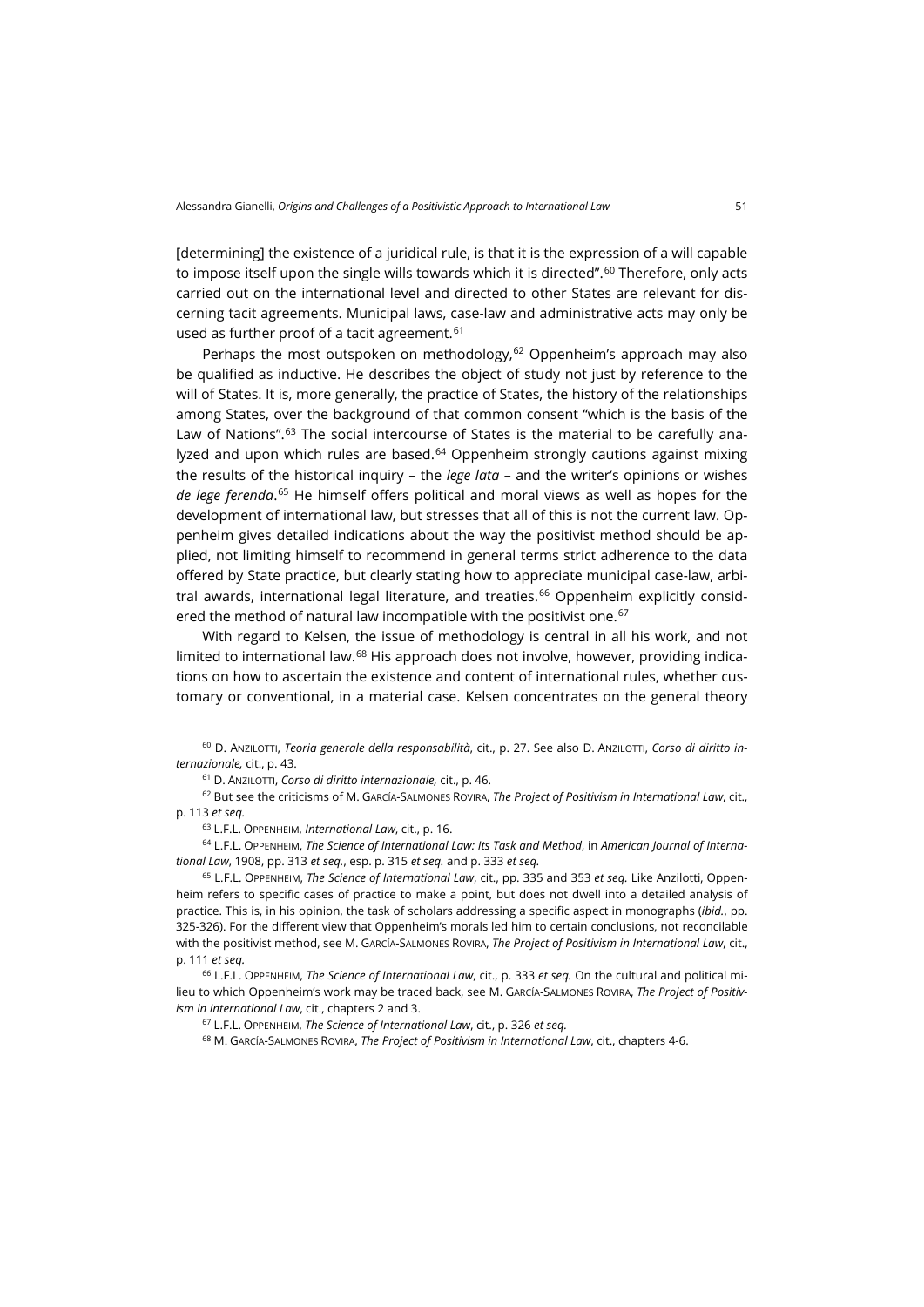for those rules, and leaves to others their identification.<sup>[69](#page-13-0)</sup> In any case, he accepts the notion of custom as composed by both a long-established practice of States, and the opinion that such a practice is obligatory, or right.<sup>[70](#page-13-1)</sup>

Morelli adopts a similar approach. Like Kelsen, he is fully centered on the theoretical legal construction and does not stop to analyze State practice; but at the same time, whenever he feels the need to invoke final proof for his position, he recalls the standard practice of States on that issue.<sup>[71](#page-13-2)</sup> As for custom, Morelli too requires a uniform practice and a subjective element. This last one is not, in his opinion, a manifestation of will, but rather an intellectual operation concerning the coming into being of the rule.<sup>[72](#page-13-3)</sup> This appears, again, more a theoretical reconstruction, than an indication of a different methodology towards the identification of customary rules.

# V. Traces of natural law in international law between the 19th and 20th centuries

By the second half of the 19<sup>th</sup> century, international law is considered, by some, a field of law which can greatly benefit from a systematic study carried out in an organized way by independent scholars and practitioners. The *Institut de Droit International*, born in 1873[73](#page-13-4) with the aim to "promote the progress of international law", is the most well-known example of such spirit. Its founding statutes set out various activities to be pursued by the Institut in the development of international law. In this regard, they declare that to achieve that aim the Institut will "formulate the general principles of the subject, in such a way as to correspond to the legal conscience of the civilized world"; and will cooperate "in any serious endeavor for the gradual and progressive codification of international law".<sup>74</sup> The eleven founding Members, coming from different European countries as well as from the United States and Argentina, appear to be liberals with a strong international view, who believed that a collective scientific action might be more effective for peace and cooperation upon the conduct of States and generally diplomacy, than the isolated work of

<span id="page-13-0"></span><sup>69</sup> It is interesting to reproduce here a part of his Preface to H. KELSEN, *Principles of International Law*, reprint 2012, New York: The Law Book Exchange: "[a]s to the formulation of the norms of positive international law and their traditional interpretation I have used […] the English standard work by L. Oppenheim and H. Lauterpacht" (p. viii).

<sup>70</sup> H. KELSEN, *Principles of International Law*, cit., p. 307 *et seq.*

<sup>71</sup> E.g., G. MORELLI, *Nozioni di diritto internazionale*, cit., p. 10 (about the binding power of treaties).

<span id="page-13-3"></span><span id="page-13-2"></span><span id="page-13-1"></span><sup>72</sup> For this reason Morelli regards custom as an international fact, and not an act (G. MORELLI, *Nozioni di diritto internazionale*, cit., pp. 28-29).

<span id="page-13-5"></span><span id="page-13-4"></span><sup>73</sup> In 1873 Jules Verne publishes his *Le Tour du monde en quatre-vingts jours*: it may be the date of birth of globalization.

<sup>74</sup> Art. 1 of the *Institut de Droit International*'s Statute.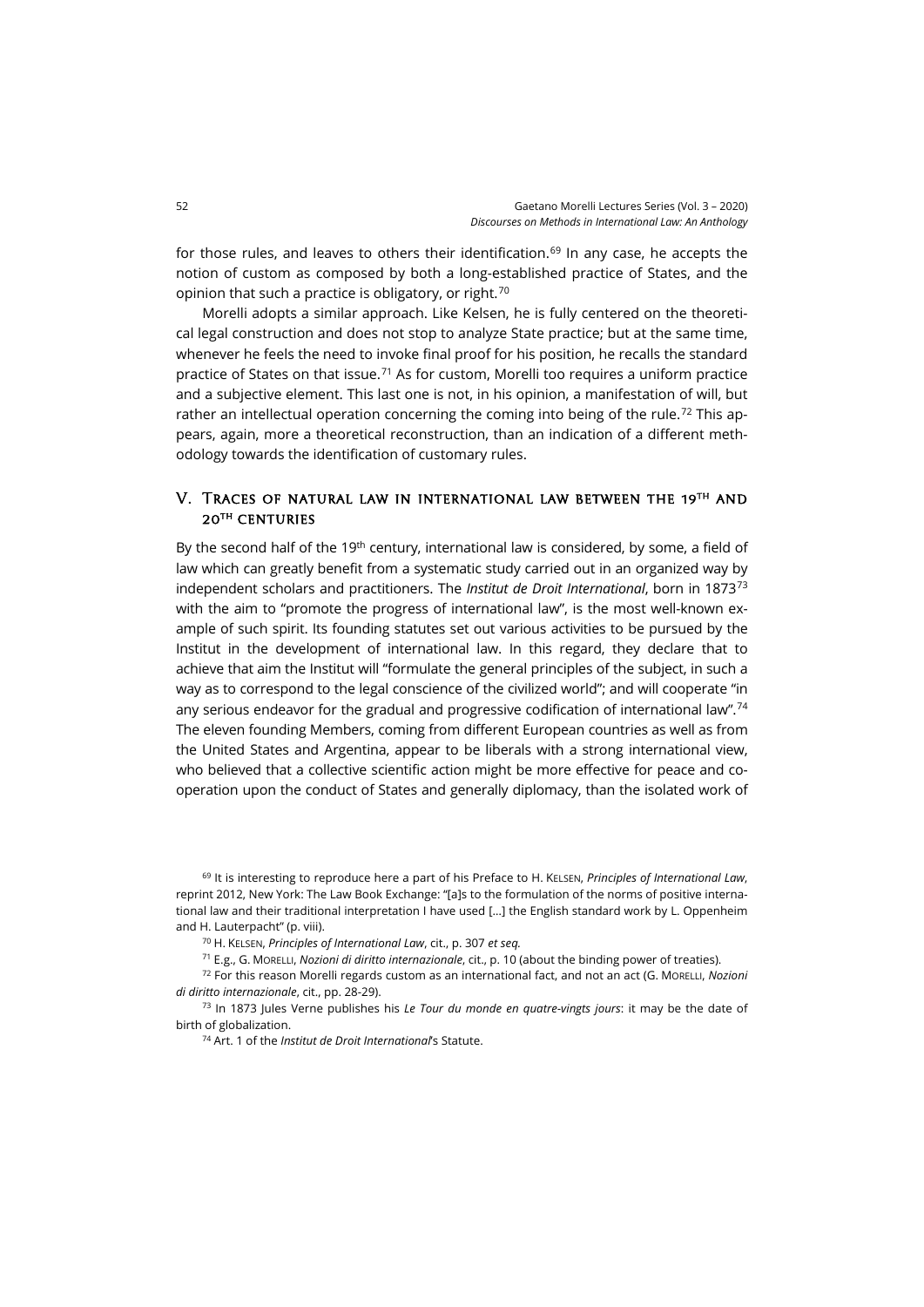scholars in their academic roles.<sup>[75](#page-14-0)</sup> They were mostly lawyers and high-profile academics, with an active interest in politics.<sup>[76](#page-14-1)</sup> Their intention was to serve as an "organe à l'opinion juridique du monde civilisé en matière de droit international", by favoring the knowledge, diffusion, development and codification of international law.[77](#page-14-2) In the public declaration which accompanied its establishment, the Institut regretted the "imperfection" of international law, as well as its lack of clear rules on some topics. These were observations aimed at stressing the need for "progress" of the law. The task of the Institut was finally thus summarized: "[i]l ne s'agit pas en effet de faire le droit mais de le chercher, dans un sen-timent d'équité qui constitue la conscience commune à tous les hommes".<sup>[78](#page-14-3)</sup> Among the founders of the Institut, there were none of the scholars mentioned above as positivists, maybe because this approach came to be discussed in the field just a little later. It seems that the conscience and opinion of the civilized world, and equity, were invoked mostly in support of the improvement of the law.

A not too different aim may be perceived in the Martens clause inserted in the preambles to the Hague Conventions of 1899-1907 on the Laws and Customs of war on land, which famously declares that

"[u]ntil a more complete code of the laws of war has been issued, the High Contracting Parties deem it expedient to declare that, in cases not included in the Regulations adopted by them, the inhabitants and the belligerents remain under the protection and the rule of the principles of the law of nations, as they result from the usages established among civilized peoples, from the laws of humanity, and the dictates of the public conscience".[79](#page-14-4)

Keeping in mind the doctrinal debate which occurred between the end of the 19<sup>th</sup> and the beginning of the  $20<sup>th</sup>$  centuries, it is interesting to consider how, in 1920, Art. 38 of the Statute of the Permanent Court of International Justice came to be drafted. With regard to the law to be applied by the new Court, the provision defines custom "as evidence of a general practice accepted as law", and then refers to "the general principles of law recognized by civilized nations". [80](#page-14-5)

<span id="page-14-0"></span><sup>75</sup> About the ways and reasons the Institut came to be established, see M. KOSKENNIEMI, *The Gentle Civilizer of Nations*, Cambridge: Cambridge University Press, 2001, p. 12 *et seq.*; as well as A. ROLIN, *Les origins de l'Institut de Droit International 1873-1923*, available online a[t www.idi-iil.org.](http://www.idi-iil.org/app/uploads/2018/04/Les-origines-de-lInstitut-de-Droit-international-Souvenirs-dun-t%C3%A9moin-par-le-Baron-Alb%C3%A9ric-Rolin-1873-1923.pdf)

<span id="page-14-1"></span> $76$  Among these last ones, Mancini, Bluntschli, Lorimer, Asser. Moynier, the successor of Dunant in the establishment of the Red Cross, was also a founding member. A biographical description of each of the founders may be found o[n www.idi-iil.org.](http://www.idi-iil.org/fr/histoire/fondateurs/)

<sup>77</sup> A. ROLIN, *Les origins de l'Institut*, cit., p. 15.

<span id="page-14-3"></span><span id="page-14-2"></span><sup>78</sup> *Ibid.*, p. 73. At p. 68, one reads: "[n]otre but principal est d'arriver, par la libre action d'un nombre limité de jurists éminentes, à constater, d'une manière aussi certaine que possible, l'opinion juridique du monde civilisé, et à donner à cette opinion une expression assez claire, assez exacte pour que'elle puisse être acceptée par les different États comme règle de leurs relations extérieures".

<sup>79</sup> Text available a[t www.ihl-databases.icrc.org.](https://ihl-databases.icrc.org/applic/ihl/ihl.nsf/vwTreatiesByTopics.xsp)

<span id="page-14-5"></span><span id="page-14-4"></span>80 No examination is here carried out of the "subsidiary means for the determination of rules of law" which Art. 38, para. 1., let. d), of the Statute of the International Court of Justice indicates in "judicial deci-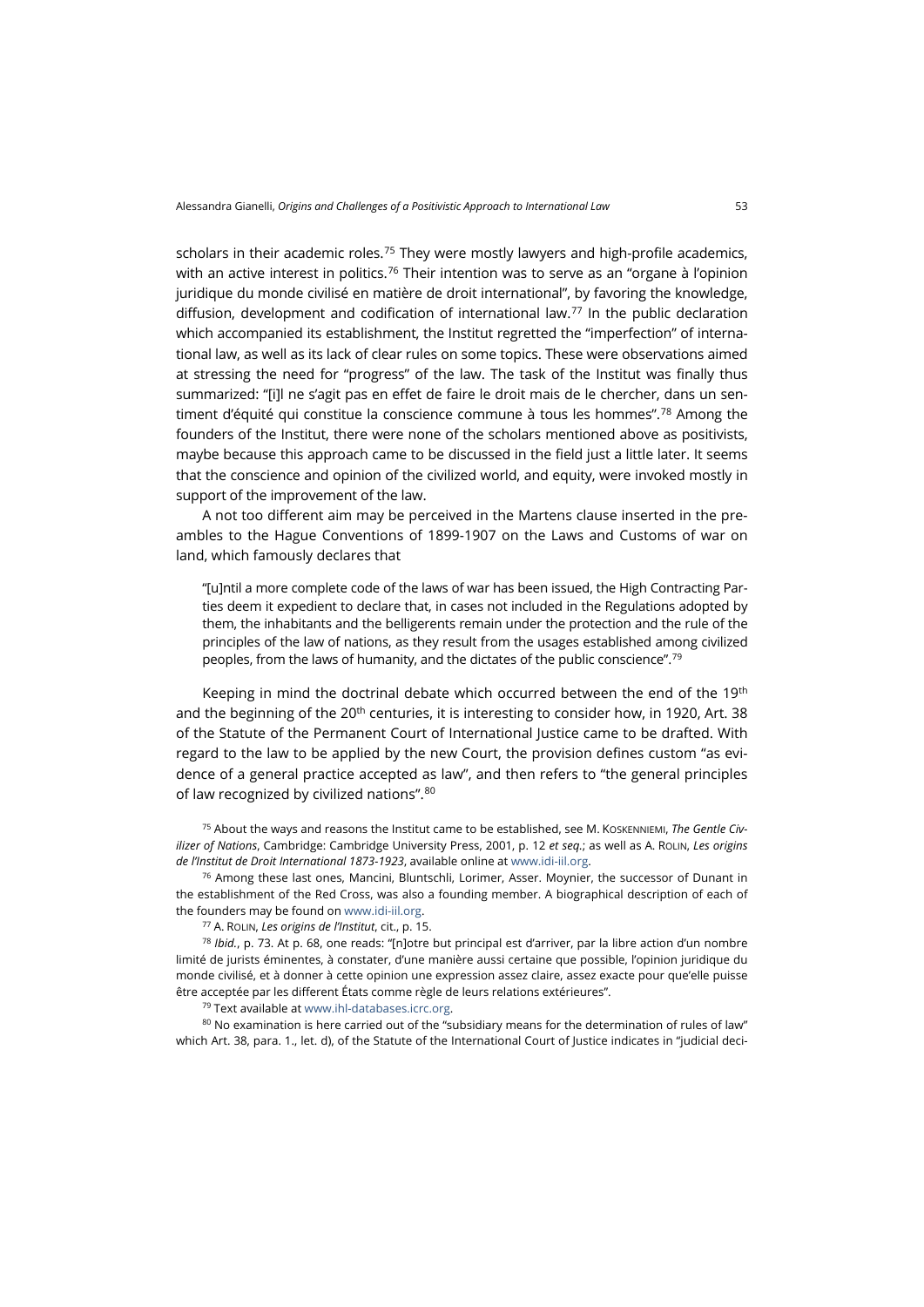The Committee of experts designated by the Council of the League of Nations to prepare the Statute included professors of law, Ministers, legal advisers to Foreign Affairs departments and a former US Secretary of State. $81$  There were no German members. One participant was the Italian Ricci-Busatti, who, while a diplomat, had also established with Anzilotti the *Rivista di diritto internazionale* in 1906 and had co-signed the program of the new review.[82](#page-15-1)

The proceedings of the meetings of the Committee show that there was a lengthy and articulated debate about whether the future Court should apply only "positive law",<sup>[83](#page-15-2)</sup> or whether it should also be charged "to develop law, to 'ripen' customs and principles universally recognized, and to crystallyse them into positive rules".[84](#page-15-3) Explicit reference was made to "exigencies of justice and equity", which might suggest to the Court not to apply the law.[85](#page-15-4) And the fear was expressed "on the possibility of the Court declaring itself incompetent (*non liquet*)", because "there might be cases in which no rule of conventional or general law was applicable". $86$  Such a case was clearly excluded by Ricci-Busatti, who denied the possibility of *non liquet*, because

"[b]y declaring the absence of a positive rule of international law, in other words an international limitation on the freedom of the parties, nevertheless a legal situation is established. That which is not forbidden is allowed; that is one of the general principles of law which the Court shall have to apply [...] it is not a question of creating rules which do not exist, but of applying the general rule which permit the solution of any question".<sup>87</sup>

sions and teachings of the most highly qualified publicists of the various nations". L.F.L. OPPENHEIM, *The Science of international law*, cit., p. 344, cautions against the "improper use of so-called authorities and to overestimate the value and importance of the mass of the literature on international law".

<sup>81</sup> Elihu Root. Oppenheim had died in October 1919.

<span id="page-15-1"></span><span id="page-15-0"></span><sup>82</sup> F. SALERNO, *La Rivista e gli studi di diritto internazionale nel periodo 1906-1943*, in *Rivista di diritto internazionale*, 2007, p. 305 *et seq.* In the *Introduzione* to no. 1 of the *Rivista*, composed by Anzilotti, Ricci-Busatti and Senigallia, one reads: "[c]onvinti che al buon indirizzo e al progresso di questa disciplina giovi soprattutto di rilevare il carattere positivo delle norme, già così varie e molteplici, che governano i rapporti internazionali di ogni specie".

<span id="page-15-2"></span>83 In this sense, for e.g., E. Root in *Advisory Committee of Jurists, Procès-verbaux of the proceedings of the Committee, June 16th-July 24th 1920*, p. 294, available a[t www.icj-cij.org.](https://www.icj-cij.org/files/permanent-court-of-international-justice/serie_D/D_minutes_statut_PCIJ_11au19march_1929.pdf)

<span id="page-15-3"></span><sup>84</sup> B.C.J. Loder in *Advisory Committee of Jurists, Procès-verbaux of the proceedings of the Committee, June 16th-July 24th 1920*, cit., p 294. The debate about the law the Court would apply took place from the 13th meeting (July 1st, 1920) through the 15th (July 3rd 1920), in *Advisory Committee of Jurists, Procès-verbaux June 16th-July 24th 1920, cit.,* pp. 293-338.

<span id="page-15-4"></span><sup>85</sup> A.D.G. De La Predelle in *Advisory Committee of Jurists, Procès-verbaux of the proceedings of the Committee, June 16th-July 24th 1920*, cit., p. 295-296.

<span id="page-15-5"></span><sup>86</sup> M. Hagerup in *Advisory Committee of Jurists, Procès-verbaux of the proceedings of the Committee, June 16th-July 24th 1920*, cit., p. 296.

<span id="page-15-6"></span><sup>87</sup> A. Ricci-Busatti in *Advisory Committee of Jurists, Procès-verbaux of the proceedings of the Committee, June 16th-July 24th 1920*, cit., pp. 314-315. The same remark was later made by H. KELSEN, *Principles of International law*, cit., p. 306.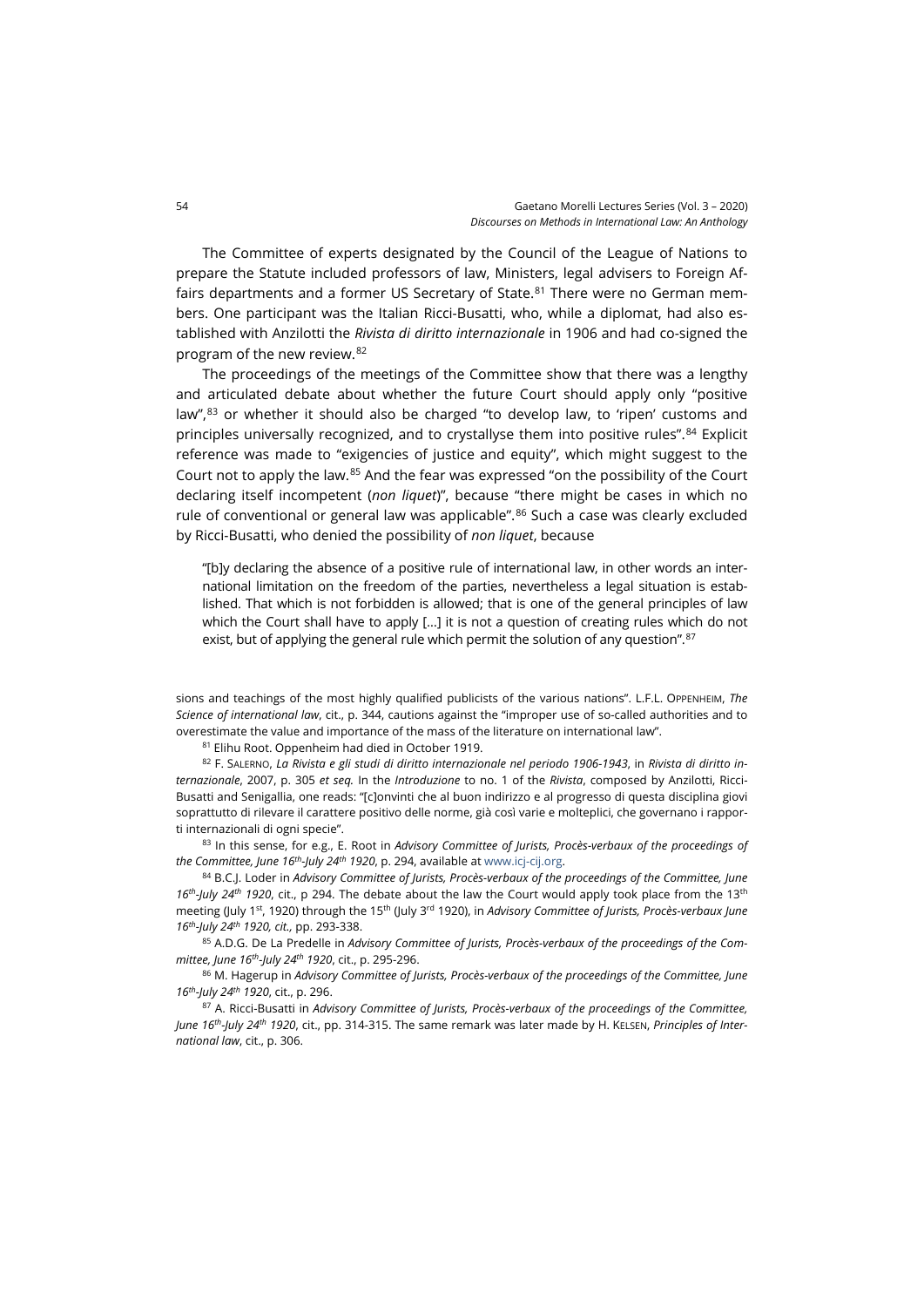For the purposes of the present lecture, it is worth recalling the resistance put up by Mr. Root, the former US Secretary of State, to the inclusion of general principles, because such a provision would allow the Court to base "its sentences on its subjective conceptions of the principles of justice. The Court must not have the power to legislate".[88](#page-16-0) Descamps, among others, held the opposite view that there could be no uncertainty about "the fundamental law of justice and injustice deeply engraved on the heart of every human being and which is given its highest and most authoritative expression in the legal conscience of civilized nations". $89$  On the whole, it appears that the members of the Committee held different views about what was included in international law and what the general principles were. Lord Phillimore, like Descamps, held a conception close to natural law;[90](#page-16-2) Ricci-Busatti was a positivist, in the sense explored in the previous paragraphs, as was probably Root.<sup>[91](#page-16-3)</sup> In the end, the so-called Root-Phillimore plan, which led to the present formulation of Art. 38, emerged, on this point, as a result of mediation among quite diverse approaches.

Anzilotti, who was present as Secretary-General of the Committee during the prepara-tory works, declared the whole Art. 38 an "infelicissimo articolo".<sup>[92](#page-16-4)</sup> As for the definition of custom, he considered that it is the general practice accepted as law to be custom, and that it was a mistake to identify custom as the evidence of law. $93$  On his part, Kelsen was very critical of the inclusion of general principles of law recognized by civilized nations in Art. 38. He thought that such principles could only be applied if they were a part of inter-national law, that is, if they were customary rules or provided for in treaties.<sup>[94](#page-16-6)</sup>

<span id="page-16-0"></span><sup>88</sup> E. Root in *Advisory Committee of Jurists, Procès-verbaux of the proceedings of the Committee, June 16th-July 24th 1920*, cit., p. 309.

<span id="page-16-1"></span><sup>89</sup> E. Descamps in *Advisory Committee of Jurists, Procès-verbaux of the proceedings of the Committee, June 16th-July 24th 1920*, cit., pp. 310-311; see also p. 318.

<span id="page-16-2"></span><sup>90</sup> Particularly clear is the debate at *ibid.*, p. 318. Later on, Lord Phillimore "explained that 'by general principles of law' he had intended to mean 'maxims of law'" and that "the principles which formed the bases of national law, were also the sources of international law" (*ibid.*, p. 335). This statement should be understood keeping in mind that, as a common lawyer, he was convinced that "Generally speaking, all the principles of common law are applicable to international affairs. They are in fact part of international law" (*ibid.*, p. 316).

<span id="page-16-3"></span>91 On the relationship between Oppenheim and Root, both personal and theoretical, see M. GARCÍA-SALMONES ROVIRA, *The Project of Positivism in International Law*, cit., pp. 47, 110 *et seq.* Ricci-Busatti was very critical about mentioning the opinions of authors as a source of law (*Advisory Committee of Jurists, Procèsverbaux*, cit., pp. 332-334).

<sup>92</sup> D. ANZILOTTI, *Corso di diritto internazionale*, I, cit., p. 97.

<sup>93</sup> *Ibid.*, p. 100.

<span id="page-16-6"></span><span id="page-16-5"></span><span id="page-16-4"></span>94 H. KELSEN, Principles of International Law, cit., p. 394. In the preface to this work, Kelsen explained that he had used the word principles in the title, because he had intended not only to offer a presentation of the most important norms of international law, but also a theory of international law (vii).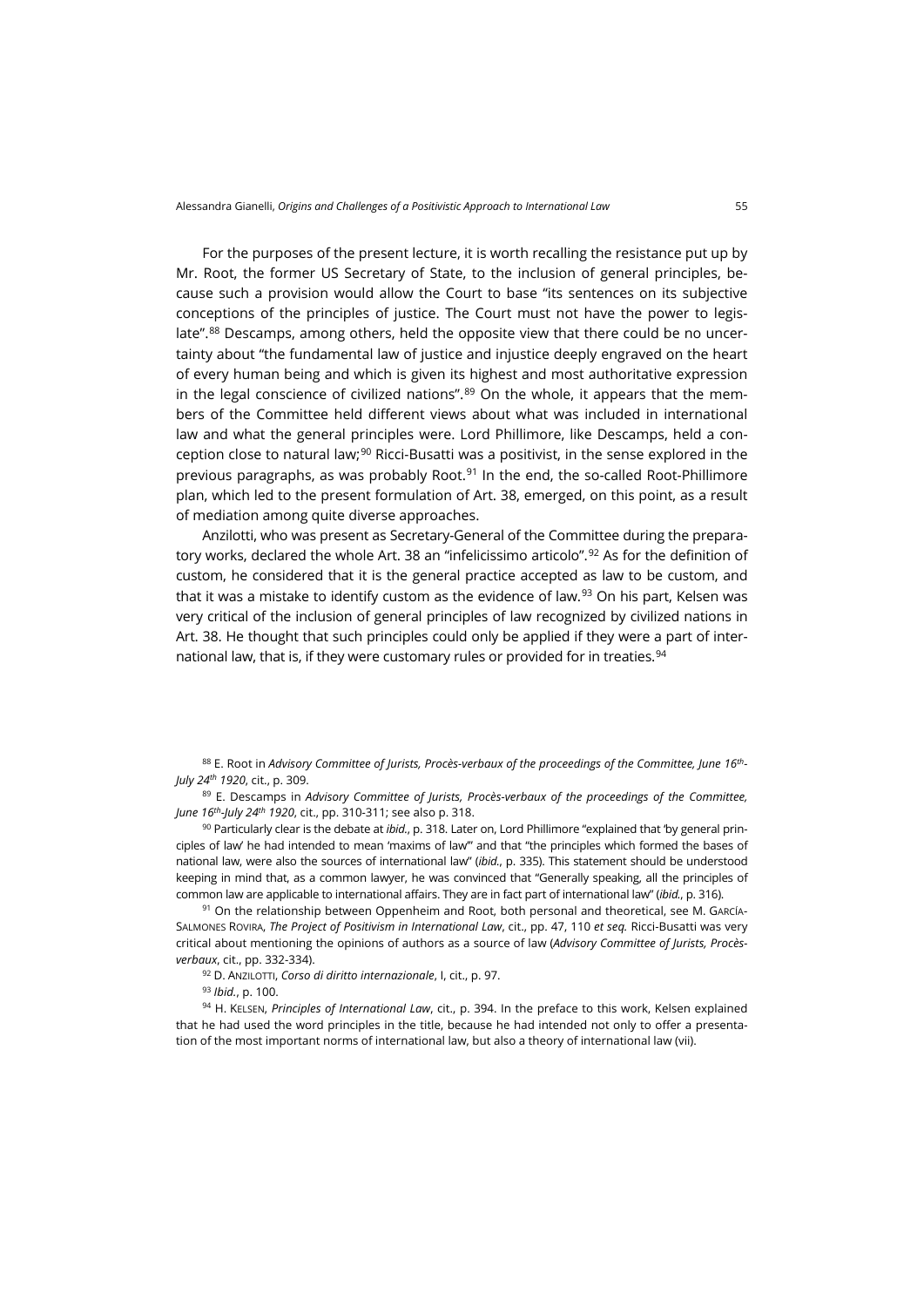### VI. Positivism in the first half of the 20th century

It is impossible to carry out here a complete survey of the way international law was identified in the first decades of the  $20<sup>th</sup>$  century, in order to assess whether and to what extent a positivist approach – or one of them – was actually followed. A limited, but meaningful brief look can however consider the work of a self-described positivist like Anzilotti, who happened to sit at the Permanent Court of International Justice throughout its lifetime. He wrote a number of separate and dissenting opinions, but many could see his handwriting on various passages of judgments too.<sup>[95](#page-17-0)</sup>

One such case might be the *Lotus* case. In the judgment, the majority, including Anzilotti, wrote that "[t]he rules of law binding upon States therefore emanate from their own free will as expressed in conventions or by usages generally accepted as express-ing principles of law".<sup>[96](#page-17-1)</sup> The majority thus propounds a notion of customary law, which is the one of Triepel and Anzilotti mediated through the language of Art. 38 of the Statute of the Court.

Generally speaking, Anzilotti, while dealing in his opinions at times in a very detailed manner with the facts of the case at hand, did not offer a thorough examination of State practice in order to maintain whether a certain rule existed or not. For example, when considering the binding nature of unilateral declarations made by a Foreign Affairs Minister, he observed that

"[n]o arbitral or judicial decision relating to the international competence of a Minister for Foreign Affairs has been brought to the knowledge of the Court; nor has this question been exhaustively treated by legal authorities. In my opinion, it must be recognized that the constant and general practice of States has been to invest the Minister for Foreign Affairs – the direct agent of the chief of the State – with authority to make statements on current affairs to foreign diplomatic representatives […] Declarations of this kind are binding upon the State".<sup>[97](#page-17-2)</sup>

It may be true for the Permanent Court, as it is for the International Court today, that it was usually the States parties to a dispute which would present extensive analysis of practice to support a certain conception of a rule or its content. However, in the above mentioned *Lotus* case the Permanent Court had observed

"that in the fulfilment of its task of itself ascertaining what international law is, it has not confined itself to a consideration of the arguments put forward, but has included in its researches all precedents, teachings and facts to which it had access and which might possibly have revealed the existence of one of the principles of international law con-

<sup>96</sup> Permanent Court of International Justice, *Lotus S.S.* (France v. Turkey), judgment of 7 September 1927.

<span id="page-17-2"></span><span id="page-17-1"></span><span id="page-17-0"></span><sup>97</sup> Permanent Court of International Justice, *Legal Status of Eastern Greenland* (Denmark v. Norway), judgment 5 September 1933, dissenting opinion of judge Anzilotti, para. 91.

<sup>95</sup> J.M. RUDA, *The Opinions of Judge Dionisio Anzilotti*, cit., p. 100.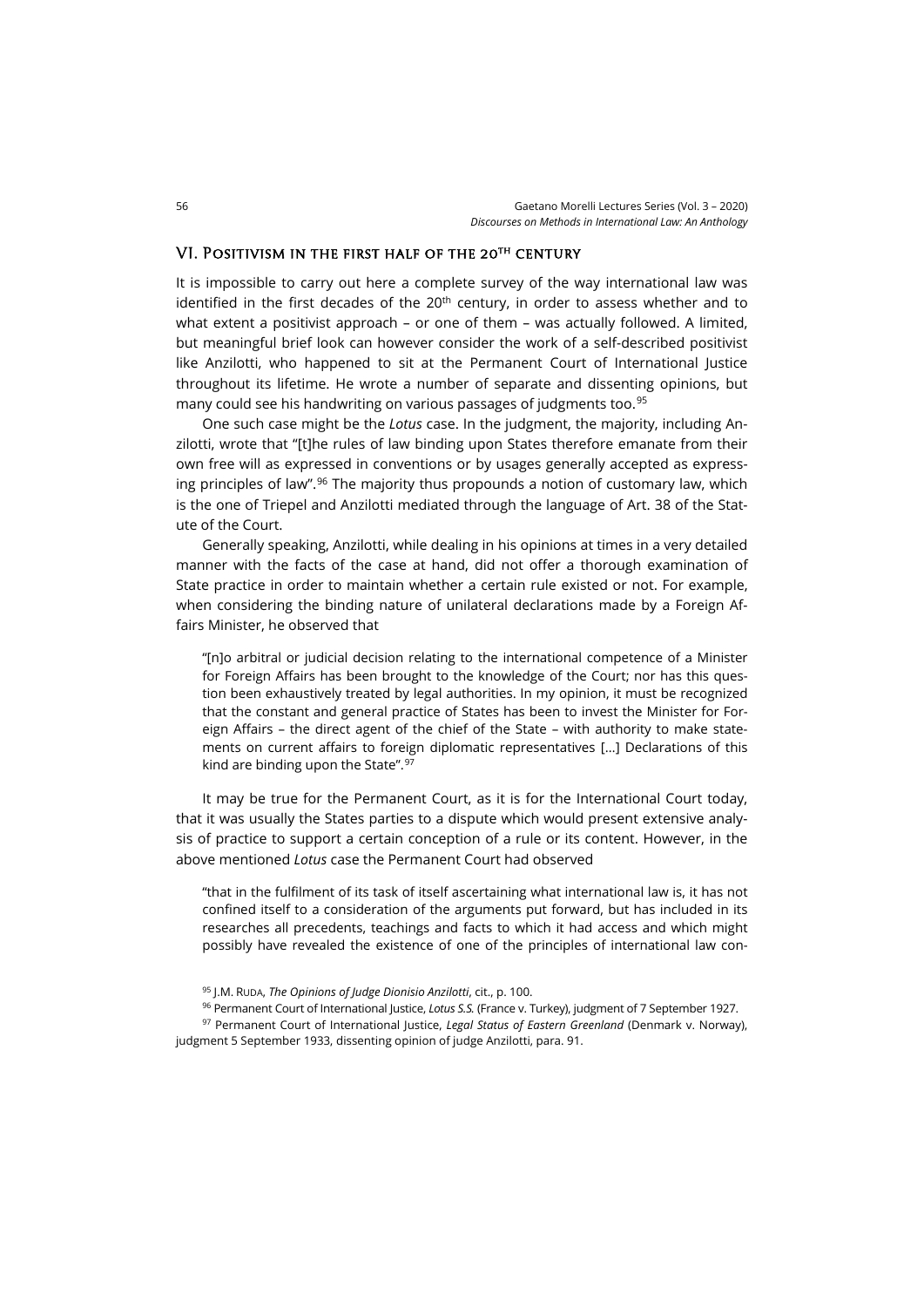templated in the special agreement. The result of these researches has not been to es-tablish the existence of any such principle".<sup>[98](#page-18-0)</sup>

The Court referred here to elements, which appear different from those considered by Anzilotti relevant towards the identification of custom. Also, when considering the argument presented by one of the party, that the lack of a certain practice could be appreciated as "proof of a tacit consent on the part of States and, consequently, shows what positive international law is", the Permanent Court remarked that such a conclusion was not "warranted" because "only if such abstention were based on their being conscious of having a duty to abstain would it be possible to speak of an international custom".<sup>[99](#page-18-1)</sup> It is thus unfortunate not to find some more detailed reference to practice by a well-known positivist scholar/judge. Such reference could have dispelled doubts about which forms of practice were relevant, for that approach. Because custom was conceived as a tacit agreement, Anzilotti, as mentioned above, excluded municipal practice; and arbitral awards or judgments would have been excluded too.<sup>[100](#page-18-2)</sup> But the dissenting opinion recalled above does not appear to follow this line of reasoning.

Anzilotti noticed, on another occasion, that Art. 38, in stating "the sources of law to be applied by the Court, only mentions international treaties or custom and the elements subsidiary to these two sources, to be applied if both of them are lacking".[101](#page-18-3) In practice, he may not have recognized only a "subsidiary" role for the general principles of law. From a positivist point of view, the relevance which Anzilotti attributed to those principles is surprising. Some caution is needed with regard to the expression principle, because sometimes it appears to be used interchangeably with rule. In any case, and aside from the theoretical use of the "principle" *pacta sunt servanda* in his doctrine,[102](#page-18-4) as a judge he in fact invoked the application of, among others, *inadimplenti non est adimplendum*; [103](#page-18-5) the content and limits of *res judicata*; [104](#page-18-6) the interpretation of treaties ac-

<sup>98</sup> *Lotus S.S.*, cit., para. 31.

<sup>99</sup> *Ibid.*, para. 28.

<span id="page-18-2"></span><span id="page-18-1"></span><span id="page-18-0"></span><sup>100</sup> D. ANZILOTTI, *Corso di diritto internazionale*, cit., p. 43. See G. GAJA, *Positivism and Dualism in Dionisio Anzilotti*, cit., p. 123, at p. 130 *et seq.*

<span id="page-18-3"></span><sup>101</sup> Permanent Court of International Justice, *Consistency of Certain Danzig Legislative Decrees with the Constitution of the Free City*, advisory opinion of 4 December 1935, individual opinion of judge Anzilotti, para. 61.

<sup>102</sup> D. ANZILOTTI, *Corso di diritto internazionale*, cit., p. 27.

<span id="page-18-5"></span><span id="page-18-4"></span><sup>103</sup> Permanent Court of International Justice, *Diversion of Water from the Meuse* (Netherlands v. Belgium), judgment of 28 June 1937, dissenting opinion of judge Anzilotti, para. 50.

<span id="page-18-6"></span><sup>104</sup> Permanent Court of International Justice, *Interpretation of Judgments No. 7 and 8 Concerning the Case of the Factory of Chorzow* (Germany v. Poland), judgment of 16 December 1927, dissenting opinion of judge Anzilotti, para. 25 *et seq.*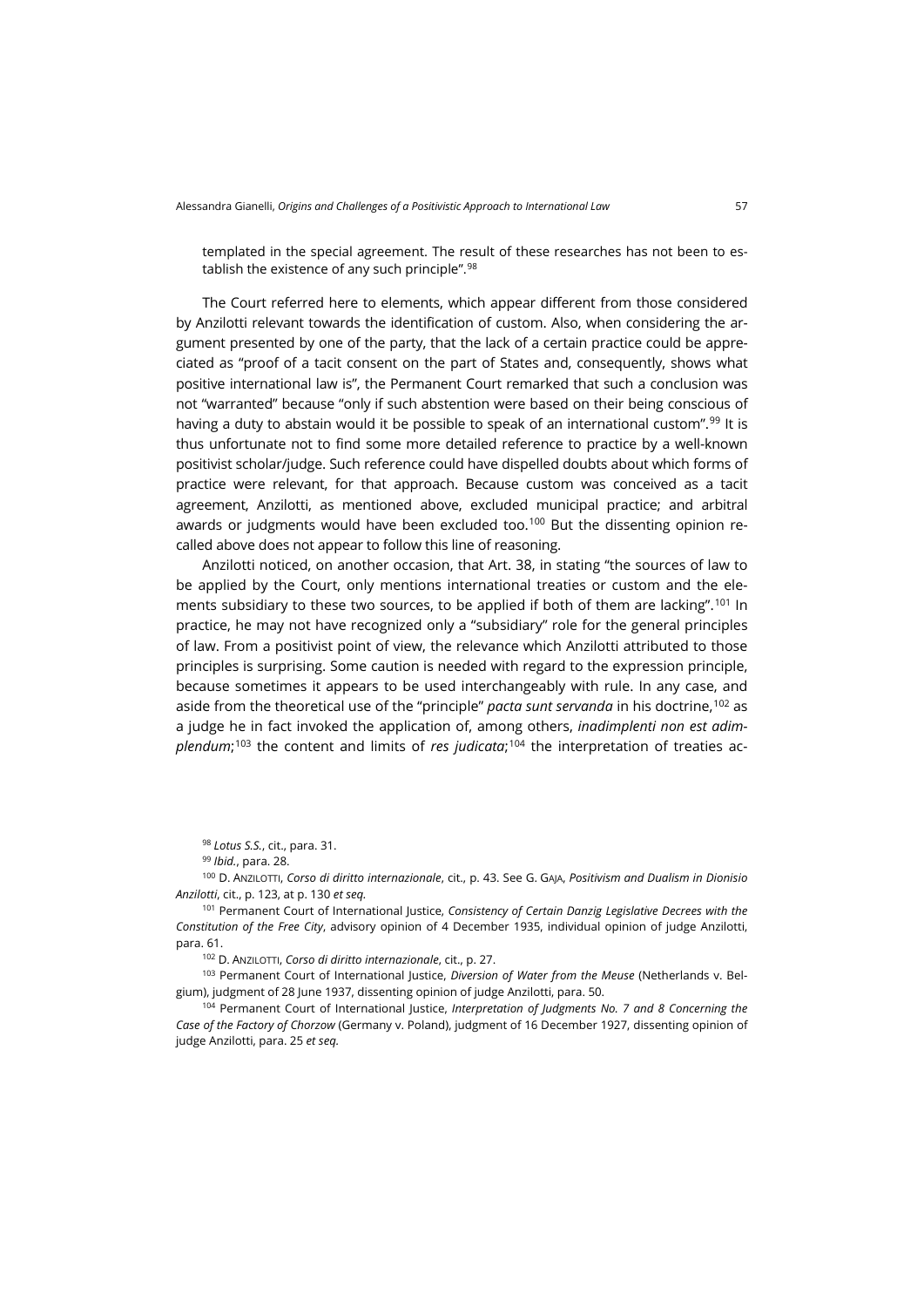cording to the ordinary meaning of the words employed in their context;[105](#page-19-0) and *qui iure suo utitur neminem laedit*. [106](#page-19-1)

In personal notes written after 1928 for his *Corso*, in view of a further edition which was never composed, it appears that he had come to reconsider the standing of general principles of law in international law. He was evaluating whether they should be included in a larger notion of custom.[107](#page-19-2) But Anzilotti also distinguished between general principles of international law and general principles of municipal law, and did not consider the lat-ter to be a part of international law.<sup>[108](#page-19-3)</sup> Maybe not too dissimilarly, in the fourth edition of the treatise, which still bore Oppenheim's name (1926-1928), McNair maintained, in contrast to Oppenheim's position, that international law must be "reinforced and fertilized by recourse to rules of justice, equity, and general principles of law". [109](#page-19-4)

It is of course impossible to draw significant conclusions from these very limited observations about the application of a positivist method. One may only consider that, if even a strong positivist like Anzilotti admitted to have to face the issue of general principles, for which no proof of an underlying agreement, tacit or not, was sought or given, then the positivist approach had to be to some extent reevaluated.

# VII. The critical moment for positivism within and outside international law: World War II

While opponents of positivism were not lacking before, [110](#page-19-5) the moment of its crucial crisis, in Western Europe and elsewhere, arrived when totalitarian regimes came to power in the inter-war period and established themselves, through a legitimization of the respective municipal regimes. The detachment from morals propounded by positivists is seen as the vehicle for allowing any sort of tyrannies and denial of the most basic human rights. As a reaction, even former positivists now claim that fundamental principles of human morality are necessarily part of the law.<sup>[111](#page-19-6)</sup>

<span id="page-19-0"></span><sup>105</sup> Permanent Court of International Justice, *Customs Union between Germany and Austria*, advisory opinion of 5 September 1931, individual opinion by judge Anzilotti, para. 60.

<span id="page-19-2"></span><span id="page-19-1"></span><sup>106</sup> Permanent Court of International Justice, *The Electricity Company of Sofia and Bulgaria* (Belgium v. Bulgaria), judgment 4 April 1939, dissidenting opinion by judge Anzilotti, para. 98.

<sup>107</sup> See D. ANZILOTTI, *Corso di diritto internazionale*, cit., p. 72, note 10, p. 67, notes 4 and 5, p. 108, note 5.

<sup>108</sup> *Ibid.*, p. 67, note 4, and p. 108, note 5.

<sup>109</sup> A.D. MCNAIR, *Oppenheim's International Law*, London: Longmans, 1926, vol. I, p. 121, footnote 2.

<span id="page-19-5"></span><span id="page-19-4"></span><span id="page-19-3"></span><sup>110</sup> Deeply critical of the possibility of conceptualizing law, in general, through principles and within a system are realists in the US in the 1930s, following Roscoe Pound. See G. SHAFFER, *Legal Realism and International Law*, in L. DUNOFF, M.A. POLLACK (eds), *International Legal Theory: Foundations and Frontiers*, Cambridge: Cambridge University Press, 2019.

<span id="page-19-6"></span><sup>111</sup> The most famous example of such a reversal of position may be G. RADBRUCH, *Gesetzliches Unrecht und Übergesetzliches Recht*, in *Süddeutsch Juristen-Zeitung*, 1946, p. 105, available in English translation in *Oxford Journal of Legal Studies*, 2006, p. 1 *et seq.* See N. BOBBIO, *Giusnaturalismo e positivismo giuridico*, cit., p. 12 *et seq.*; H.L.A. HART, *Positivism and the Separation of Law and Morals*, cit., p. 72 *et seq.*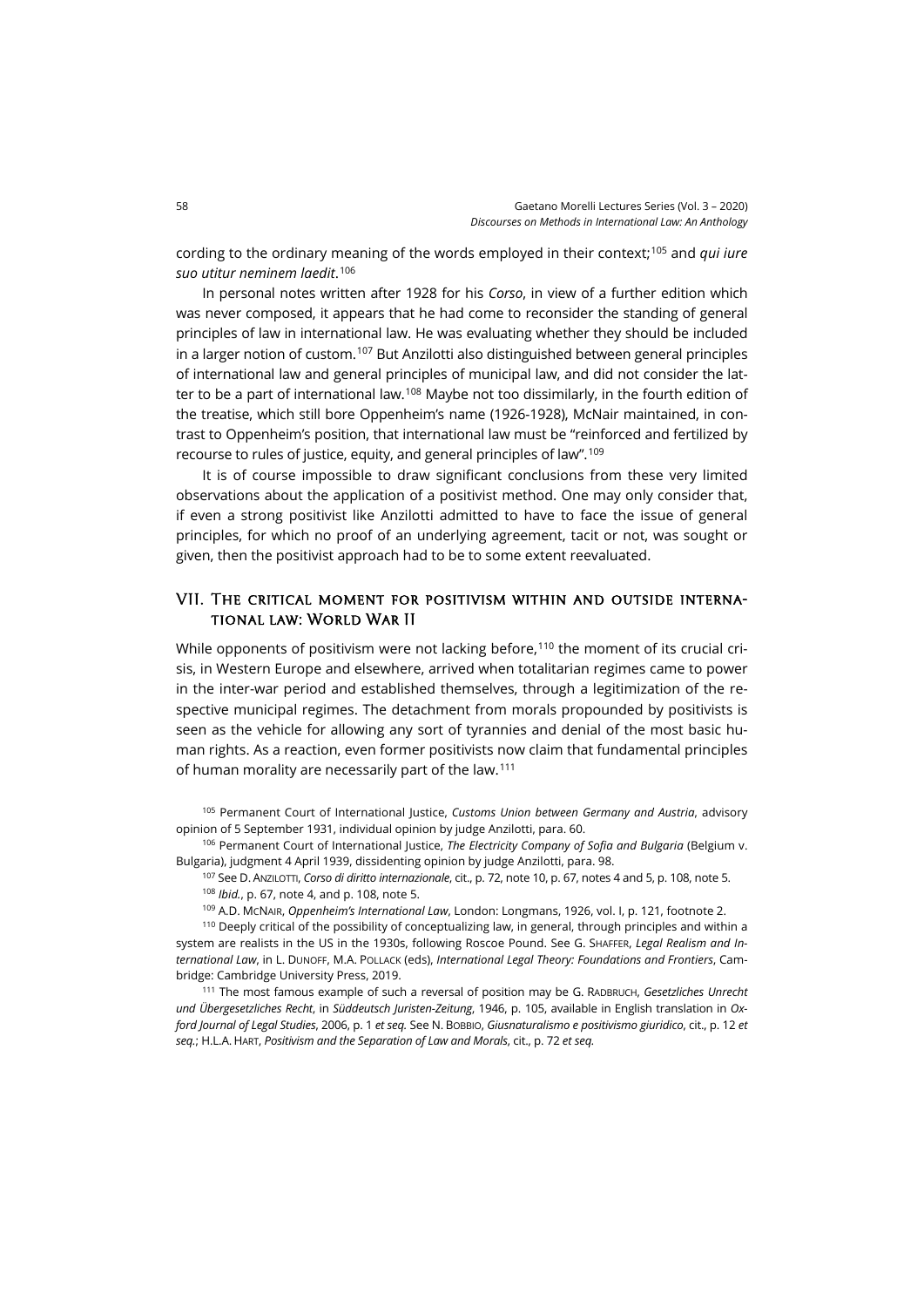For international lawyers, the Second World War and its atrocities are particularly challenging. Art. 6 of the Charter establishing the International Military Tribunal, annexed to the London agreement of August  $8<sup>th</sup>$ , 1945, concluded among the US, UK, France and the Soviet Union, and subsequently ratified by other 19 States members of the United Nations, notoriously establishes the jurisdiction of that court for crimes against peace, war crimes and crimes against humanity, against persons acting in the interest of the European Axis powers.<sup>[112](#page-20-0)</sup> In its judgment of October 1, 1946, the Nuremberg Tribunal had to address the argument raised by the defendants, according to which they were being tried for actions which international law did not punish as individual crimes at the time they were carried out, specifically crimes against peace and against humanity. With regard to the first category, the Tribunal relied on the various treaties in force for Germany before World War II (WW2) and particularly on the Briand-Kellogg Pact of 1928, to maintain that "the solemn renunciation of war as an instrument of national policy necessarily involves the proposition that such a war is illegal in International Law; and that those who plan and wage such a war, with its inevitable and ter-rible consequences, are committing a crime in so doing".<sup>[113](#page-20-1)</sup> With respect to the objection that the Pact did not mention individual crimes at all, the Tribunal declared that it was interpreting that treaty keeping in mind

"that International Law is not the product of an international legislature, and that such international agreements as the Pact of Paris have to deal with general principles of law [...]. The law of war is to be found not only in treaties, but in the customs and practices of States, which gradually obtained universal recognition, and from the general principles of justice applied by jurists and practiced by military courts".[114](#page-20-2)

In another passage, the Tribunal opposed the principle *nullum crimen, nulla poena sine lege* with the principle that "it would be unjust if [the wrong of the attacker] were allowed to go unpunished".<sup>[115](#page-20-3)</sup> The Tribunal, thus, on one side interpreted existing treaties in light of custom together with general principles, on the other reinforced its inter-

112 Texts of the London agreement and of the Annex are available a[t www.avalon.law.yale.edu.](https://avalon.law.yale.edu/imt/imtchart.asp)

<span id="page-20-1"></span><span id="page-20-0"></span><sup>113</sup> International Military Tribunal sitting at Nuremberg, Germany, judgment of 1 October 1946, *The United States of America et al. v. Hermann Wilhelm Göring et al.*, para. 53 (p. 445, Part 22 of the original *Proceedings*). H. KELSEN, *Will the Judgment in the Nuremberg Trial Constitute a Precedent in International Law?*, in *International Law Quarterly,* 1947, p. 156, commented: "[t]his statement implies that the Briand-Kellogg Pact, according to the interpretation of the tribunal, established individual criminal responsibility for its violation. But such responsibility can be established only by a rule of international or national law providing punishment to be inflicted upon definite individuals. To deduce individual criminal responsibility for a certain act from the mere fact that this act constitutes a violation of international law…is in contradiction with positive law and generally accepted principles of international jurisprudence". However, see *infra* in the text for the full position by Kelsen.

<span id="page-20-3"></span><span id="page-20-2"></span><sup>114</sup> *The United States of America et al. v. Hermann Wilhelm Göring et al.*, para. 54. <sup>115</sup> *Ibid.*, para. 52.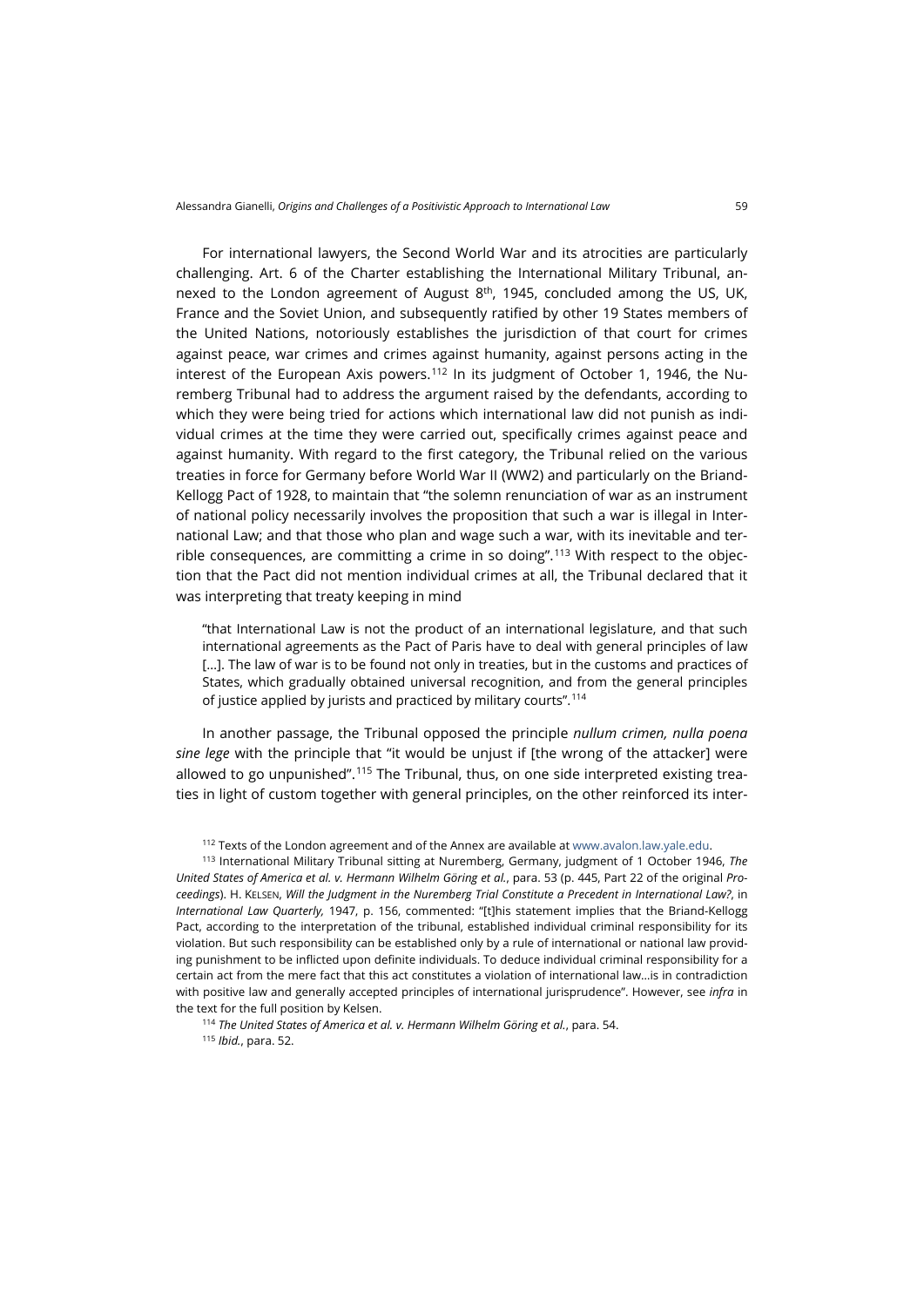pretation with an appeal to other principles as well as logical inferences towards asserting the individual responsibility of the defendants.[116](#page-21-0) Perhaps the most-quoted passage of the judgment says, in fact, that "[c]rimes against International Law are committed by men, not by abstract entities, and only by punishing individual who commit such crimes can the provisions of International Law be enforced".[117](#page-21-1)

The trials carried out in Germany in the aftermath of the war saw two highly acclaimed scholars like Kelsen and Schmitt, once again, on opposite sides. Carl Schmitt espoused a notion of sovereignty, which had led him first to criticize the Weimar Constitution and later to strongly support the Nazi regime. He had openly and repeatedly criticized Kelsen in his writings, mostly about his public law theories and in particular con-cerning the role of a Constitutional Court.<sup>[118](#page-21-2)</sup> But Schmitt and Kelsen were very much apart also on their view of international law. Since the end of WW1, Schmitt had advocated against any rule limiting recourse to war, as too restrictive for the political needs of a State;[119](#page-21-3) while Kelsen's choice of a monist theory of the relationship between international and municipal systems is openly motivated by the choice to reach a peaceful coexistence among States.

At the end of WW2, before being indicted himself, Schmitt had accepted the defense of a German industrialist accused by a US-created tribunal of financing the Nazi regime and of benefitting from the forced work of prisoners in German camps. The defense carried out by Schmitt carefully analyses the texts of the various treaties, in order to show the non-existence, at the time of the actions, of an international rule criminalizing the individual aggressor. Such a conclusion supported the invocation of the principle *nullum crimen sine lege*.<sup>[120](#page-21-4)</sup> This has appeared to some a rather formalist/positivist

<span id="page-21-0"></span><sup>116</sup> On inference, see H. KELSEN, *Pure Theory of Law*, cit., ch. 58, named *The Application of the Rule of Inference to Norms*.

<span id="page-21-1"></span><sup>117</sup> *The United States of America et al. v. Hermann Wilhelm Göring et al.*, cit., para. 55. As for crimes against humanity, recent accounts of the different approaches followed by H. Lauterpacht and Lemkin, and their influence both on the Charter of the Military Tribunal as well on its judgment, may be found in P. SANDS, *East West Street*, London: Weidenfeld & Nicolson, 2016 and O.A. HATHAWAY, S. SHAPIRO, *The Internationalists*, London: Penguin books, 2018.

<span id="page-21-2"></span><sup>118</sup> An overview of the debate between the two theorists through English translations of their exchanges may be found in L. VINX, *The Guardian of the Constitution*, Cambridge: Cambridge University Press, 2015; see also D. DYZENHAUS, *Legality and Legitimacy*, Oxford: Clarendon Press, 1999. In the famous case *Prussia v. Reich*, published in German in *Reichsgesetzblatt*, vol. 138, p. 1 (also known as *Preussenschlag*), 1932, Schmitt and Kelsen were counsels for the opposite parties. According to some sources, it was Schmitt who acted for the dismissal of Kelsen from the Cologne Law Faculty based on the racial laws.

<sup>119</sup> O.A. HATHAWAY, S. SHAPIRO, *The Internationalists*, cit., ch. 10.

<span id="page-21-4"></span><span id="page-21-3"></span><sup>120</sup> Much of this defense may be read in C. SCHMITT, *The Nomos of the Earth*, New York: Telos press, 2006, English translation by Ulmen, part IV, ch. 4, p. 259 *et seq.* Schmitt had had no qualms in justifying, under his theory of the state of exception, murders carried out by Nazis at various times, from 1932 on. An account of such positions, retold in a narrative way, may be found in O.A. HATHAWAY, S. SHAPIRO, *The Internationalists*, cit., ch. 10.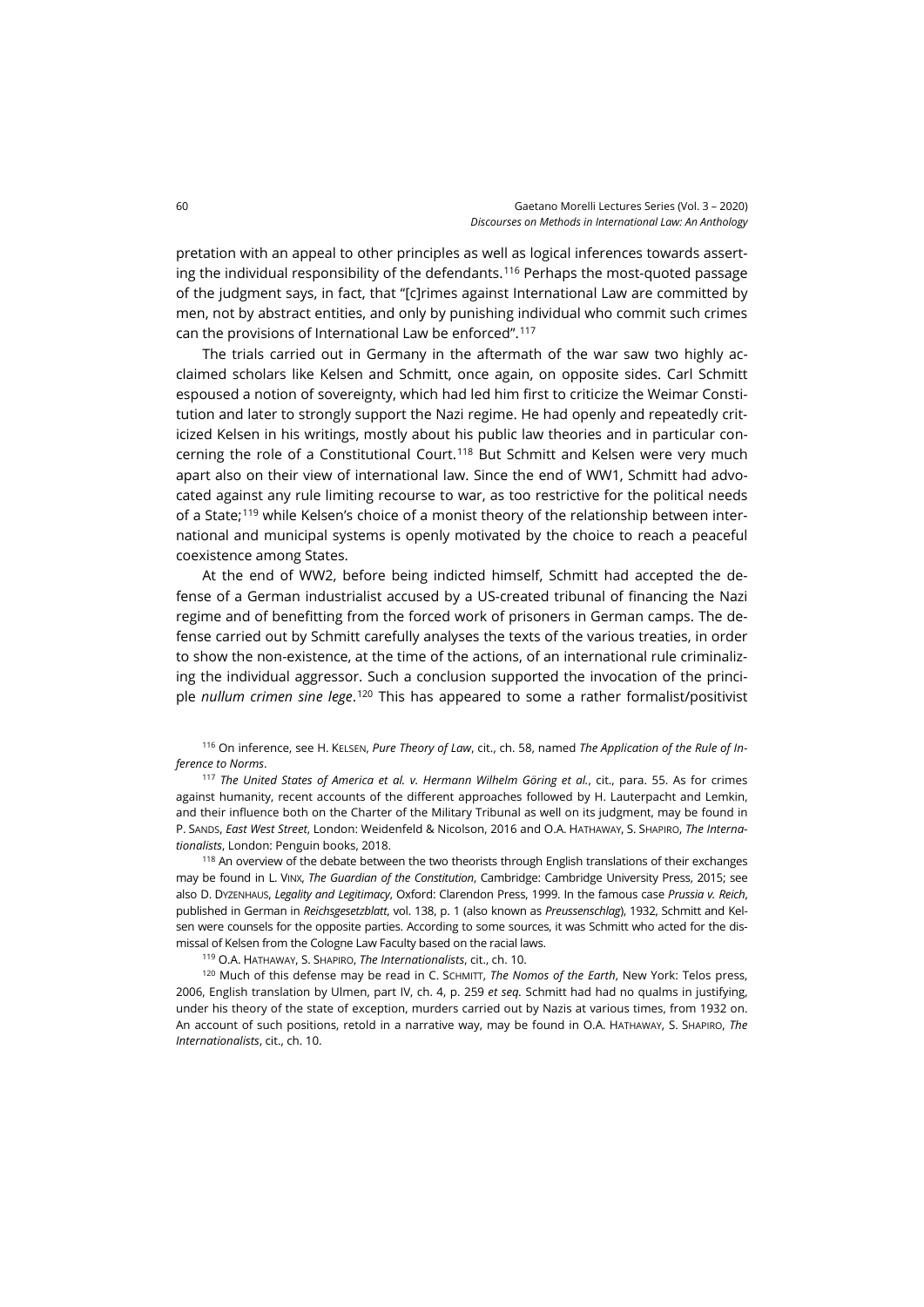denial by a scholar, who had always given to politics a large role in assessing the feasibility of theories of public and international law. With regard to crimes against humanity, which he conceived as part of the crimes of war, Schmitt conceded that their *Unmenschlichkeit* was such, the he could not deny their punishment even if a positive rule thus stating was lacking.<sup>[121](#page-22-0)</sup>

Upon request by the US Government for an opinion in view of the agreement to be concluded in London, Kelsen agreed that, while aggressive war was certainly prohibited, international law in 1945 did not "establish individual criminal responsibility for illegal resort to war".[122](#page-22-1) However, after a careful analysis of the limits to the principle of nonretroactivity of a criminal rule in the domestic systems (*ex post facto* rule), Kelsen also considered another principle, according to which none can be prosecuted for a conduct he did not know was prohibited at the time he carried it out. He maintained that the accused Nazis knew that they were committing a violation of international law; thus, the London Agreement would only add "to the collective responsibility for an illegal action established by pre-existing International Law, individual responsibility of the perpetrators".[123](#page-22-2) This was a limitation to the *ex post facto* rule, which the London Agreement could draw. Kelsen continued: "[s]ince the internationally illegal acts for which the London Agreement established individual criminal responsibility were certainly also morally most objectionable, and the persons who committed these acts were certainly aware of their immoral character, the retroactivity of the law applied to them can hardly be con-sidered as absolutely incompatible with justice".<sup>[124](#page-22-3)</sup> With regard to crimes against humanity, Kelsen thought that they were mainly actions already prohibited under municipal law; in this regard, he was more concerned about the legality of the jurisdiction of an international tribunal.[125](#page-22-4) This notwithstanding, he felt the need to add that "they are certainly open violations of the principles of morality generally recognized by civilized peoples and hence are, at least, morally not innocent or indifferent when they were committed".[126](#page-22-5)

<span id="page-22-0"></span><sup>121</sup> On this point, see E. PASQUIER, *De Genève à Nuremberg. Carl Schmitt, Hans Kelsen et le droit international*, Paris: Classiques Garnier, 2012, p. 503 *et seq.*

<span id="page-22-1"></span><sup>122</sup> H. KELSEN, *The Rule Against* Ex Post Facto *Law and the Prosecution of the Axis War Criminals*, memorandum requested by the U.S. Government, without a date (but 1945), available online at [www.lawcollections.library.cornell.edu,](http://lawcollections.library.cornell.edu/nuremberg/catalog/nur:02047) p. 6. After the judgment was rendered, Kelsen stated again that "[t]he rules created by this Treaty [the London agreement] and applied by the Nuremberg Tribunal, but not created by it, represent certainly a new law, especially by establishing individual criminal responsibility for violations of rules of international law prohibiting resort to war". H. KELSEN, *Will the Judgment in the Nuremberg Trial Constitute a Precedent in International Law?*, in *International Law Quarterly*, 1947, p. 155.

<sup>123</sup> H. KELSEN, *The Rule Against* Ex Post Facto *Law*, cit., p. 7.

<sup>124</sup> H. KELSEN, *Will the Judgment in the Nuremberg Trial Constitute a Precedent*, cit., p. 165.

<sup>125</sup> H. KELSEN, *The Rule Against* Ex Post Facto *Law*, cit., p. 7.

<span id="page-22-5"></span><span id="page-22-4"></span><span id="page-22-3"></span><span id="page-22-2"></span><sup>126</sup> Kelsen concluded: "[i]t stands to reason that the principle which is less important has to give way to the principle which is more important. There can be little doubt that, according to the public opinion of the civilized world, it is more important to bring the war criminals to justice than to respect, in their trials,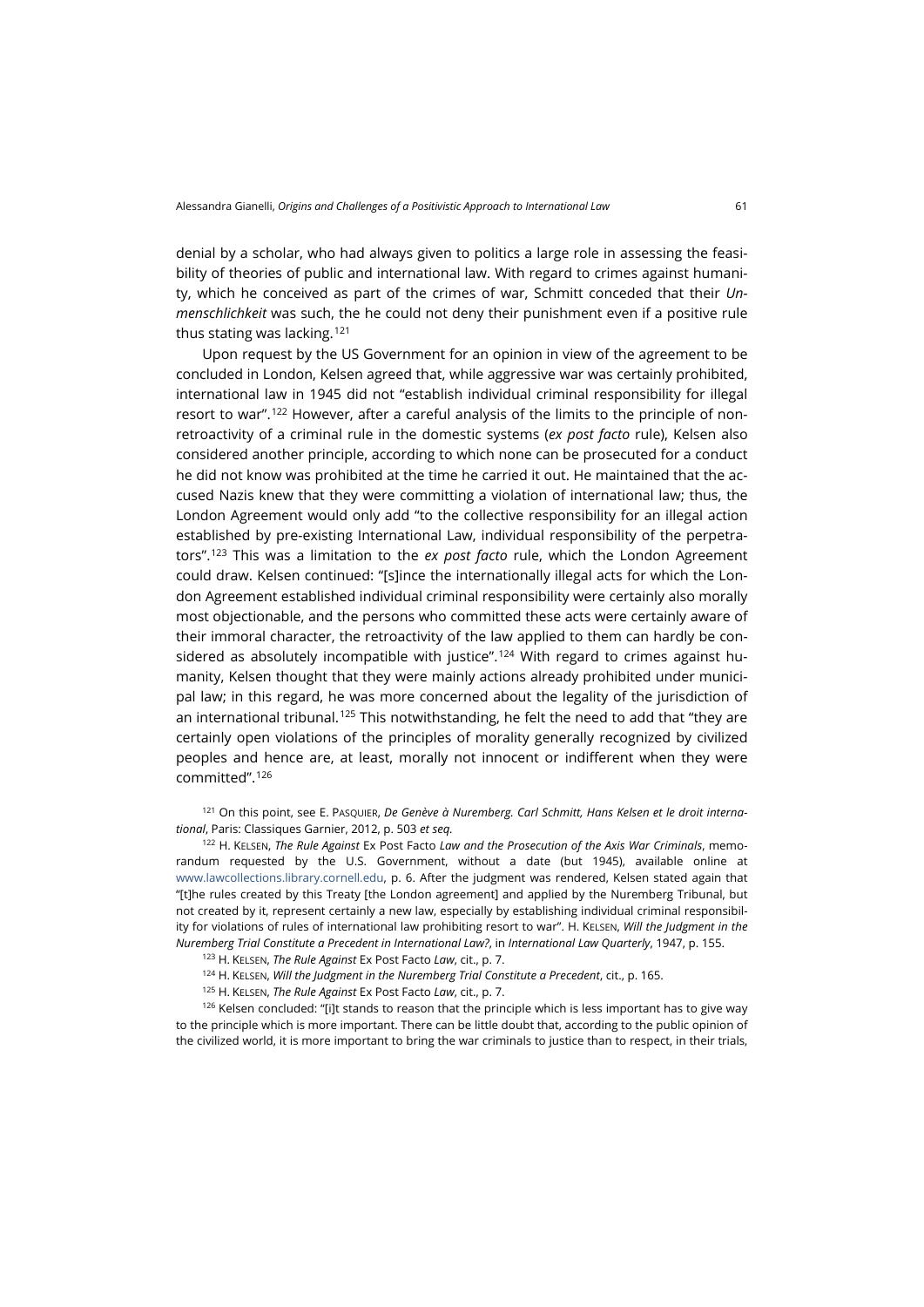It may be of some interest to note that in Italy international scholars who had easily embraced the positivist approach, after the war decidedly supported a different view. Perhaps the most eloquent case is the one of Roberto Ago. While in his 1943 lectures he still adhered to an international system of sources which could be logically traced back to a fundamental rule having as its content the norm-creating procedure,[127](#page-23-0) by 1950 he firmly propounded the notion that international customary law was a body of law not created by States, but just ascertained in their conscience: a "spontaneous", as against *positum*, law.[128](#page-23-1) As some observed, this is "the typical approach of the natural law doctrine".<sup>[129](#page-23-2)</sup>

Undoubtedly, one cannot possibly disregard the profound moral concerns which the atrocities of the war had involved. They were such, that no positivist, not even Kelsen himself, could resolve to adhere to a strict application of the law in force. In any case, positivism did not die out; strong defenses of the approach were put up early in the aftermath of WW2.[130](#page-23-3)

# VIII. Present challenges to a positivist approach to international **LAW**

The development of international law since the second part of the XX century has shown further difficulties with the positivist methodology. A first one concerns the notion of principles.

The International Court of Justice spoke of principles early on. Emblematic is the case of genocide. Relying on General Assembly Res. 96 (I), of 11 December 1946, on the Crime of Genocide, and on the Convention of 9 December 1948, the Court concluded in 1951 "that the principles underlying the Convention are principles which are recognized by civi-lized nations as binding on States, even without any conventional obligation".<sup>[131](#page-23-4)</sup> After hav-

the rule against ex post facto law, which has merely a relative value and consequently, was never unrestrictedly recognized". H. KELSEN, *The Rule Against* Ex Post Facto *Law*, cit., p. 8.

<sup>127</sup> R. AGO, *Lezioni di diritto internazionale*, Milano: Giuffrè, 1943, p. 30.

<span id="page-23-1"></span><span id="page-23-0"></span><sup>128</sup> R. AGO, *Scienza giuridica e diritto internazionale*, Milano: Giuffré, 1950. Giuliano (*La comunità internazionale e il suo diritto*, cit.) and G. Barile (*La rilevazione e l'integrazione del diritto internazionale non scritto e la libertà di apprezzamento del giudice*, Milano: Giuffrè, 1953) are also supporters of this approach. Barile envisaged a quasi-normative role for the judge. The methodology employed for the ascertainment of the spontaneous rule does not appear drastically different from the one which Oppenheim had announced; the field of research is still the conduct of States in their international relationships concerning the existence of international rules (State practice) and the knowledge – rather than a will – by States of the existence of those rules (R. AGO, *Scienza giuridica*, cit., p. 80 *et seq.*; and M. GIULIANO, T. SCOVAZZI, T. TREVES, *Diritto internazionale*, vol. I, Milano: Giuffrè, 1983, p. 301 *et seq.*)

<span id="page-23-2"></span><sup>129</sup> J.L. KUNZ, *The Nature of Customary International Law*, in *American Journal of International Law*, 1953, p. 662, at p. 664.

<sup>130</sup> Generally, N. BOBBIO, *Giusnaturalismo e positivismo giuridico*, cit.

<span id="page-23-4"></span><span id="page-23-3"></span><sup>131</sup> International Court of Justice, *Reservation to the Convention on the Prevention and Repression of Genocide*, advisory opinion of 28 May 1951, in *ICJ Reports*, 1951, p. 23.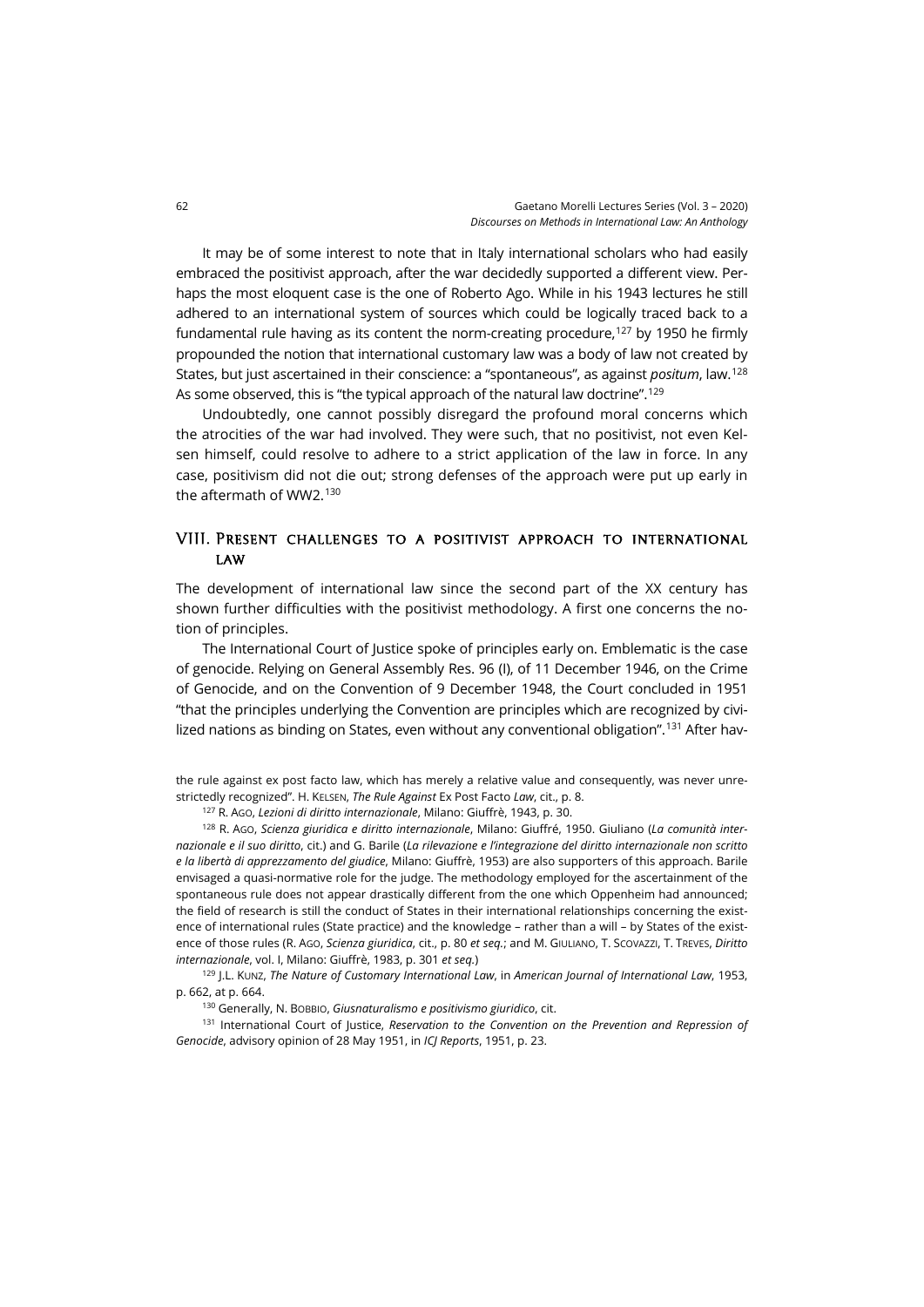ing repeated this sentence, in the much later *Armed Activities on the Territory of the Congo* (Congo v. Rwanda) 2006 judgment the Court went on to state that "assuredly" the prohibition of genocide is a peremptory norm.[132](#page-24-0) By 2015, in the *Application of the Convention on the Prevention and Repression of the Crime of Genocide* (Croatia v. Serbia) judgment, referring to the 1948 Convention the International Court considered "well established that the Convention enshrines principles that also form part of customary international law […]. The Court has also repeatedly stated that the Convention embodies principles that are part of customary international law".<sup>[133](#page-24-1)</sup> The Court then confirmed that the prohibition of genocide is a peremptory norm.

It is a reasonable proposition that the nature of the prohibition may have changed over sixty years, and transformed itself from a general principle recognized by civilized nations into a customary norm, as a jus cogens norm should be. However, to support this last statement the Court refers back to its 1951 Advisory Opinion and to the Convention, where there is no indication of custom, probably for the difficulty of proving it at the time. Additionally, the Court appears to equate a principle with a customary rule, not by reference to its development in time, but referring to the present state of the law.

The Court had already spoken of "general and well-recognized principles" in its very first case, the *Corfu Channel* judgment, this time with reference to "elementary considerations of humanity […] the principle of the freedom of maritime communication; and every State's obligation not to allow knowingly its territory to be used for acts contrary to the rights of other States".[134](#page-24-2) The three examples given here for principles are quite different, not only as for their content, but also as for their possible foundation in custom.

At other times, the Court appears to use the expression "principle" with regard to a characteristic feature of the international system. This is the case of the "principle of sovereign equality of States" and its corollaries, which the Court recalled in the *Jurisdictional Immunities of the State*. [135](#page-24-3)

The emergence of principles of international law is welcomed as a sign of the development of this body of law into a proper system of law, where no *lacunae* are admissi-ble.<sup>[136](#page-24-4)</sup> The reference to principles of international law is today common and may be

<span id="page-24-0"></span><sup>132</sup> International Court of Justice, *Armed Activities on the Territory of the Congo* (Congo v. Rwanda), judgment of 19 December 2005, in *ICJ Reports*, 2006, pp. 31-32.

<span id="page-24-1"></span><sup>133</sup> International Court of Justice, *Application of the Convention on the Prevention and Repression of the Crime of Genocide* (Croatia v. Serbia), judgment of 3 February 2015, in *ICJ Reports*, 2015, pp. 46-47.

<span id="page-24-2"></span><sup>134</sup> International Court of Justice, *Corfu Channel* (United Kingdom of Great Britain and Northern Ireland v. Albania), judgment of 9 April 1949, in *ICJ Reports*, 1949, p. 22.

<span id="page-24-4"></span><span id="page-24-3"></span><sup>135</sup> International Court of Justice, *Jurisdictional Immunities of the State* (Germany v. Italy: Greece intervening), judgment of 3 February 2012, in *ICJ Reports*, 2012, p. 123-124.

<sup>136</sup> E. CANNIZZARO, *Diritto internazionale*, Torino: Giappichelli, 2018, p. 136 *et seq.*